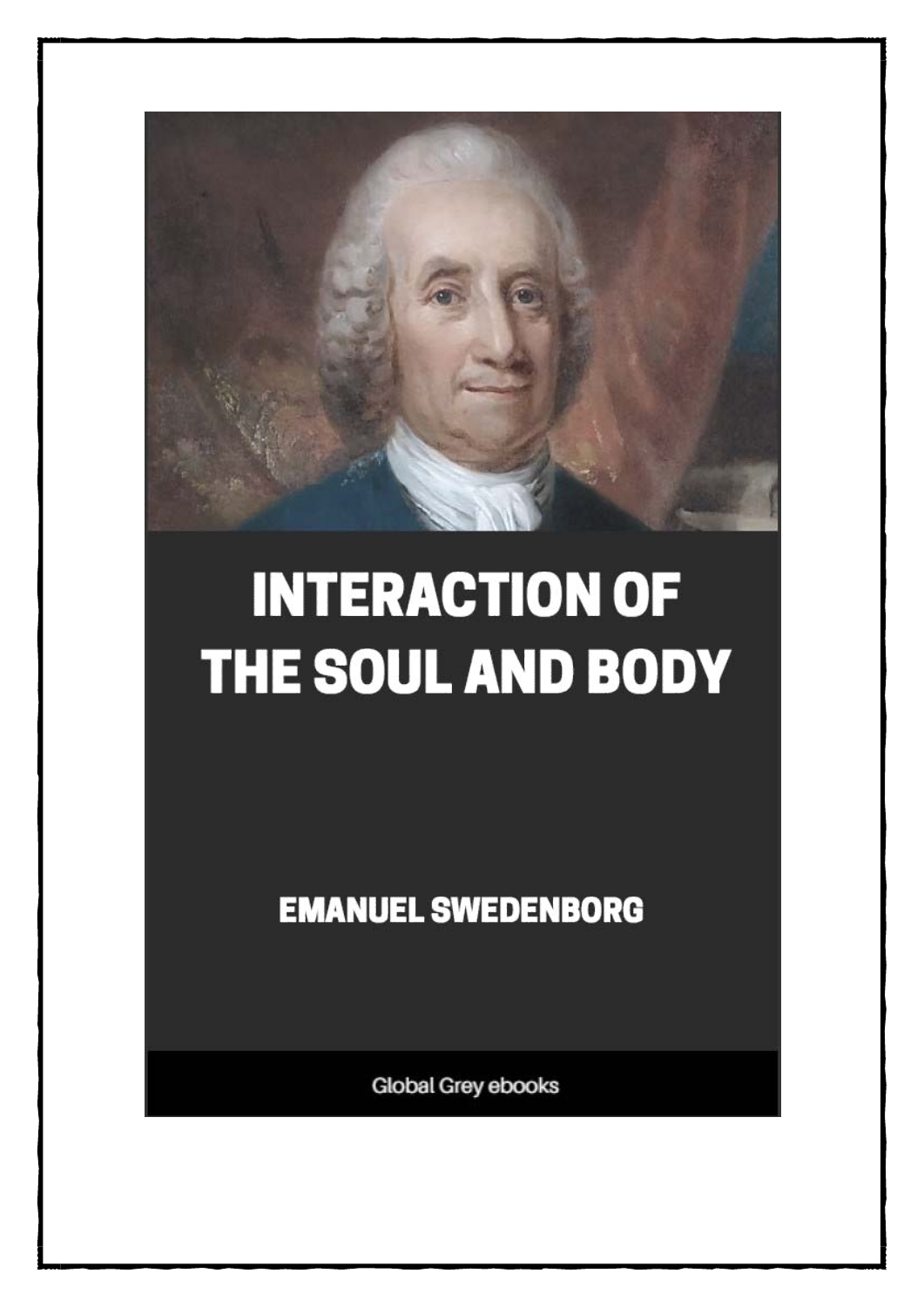## INTERACTION OF THE SOUL AND BODY

### **BY** EMANUEL SWEDENBORG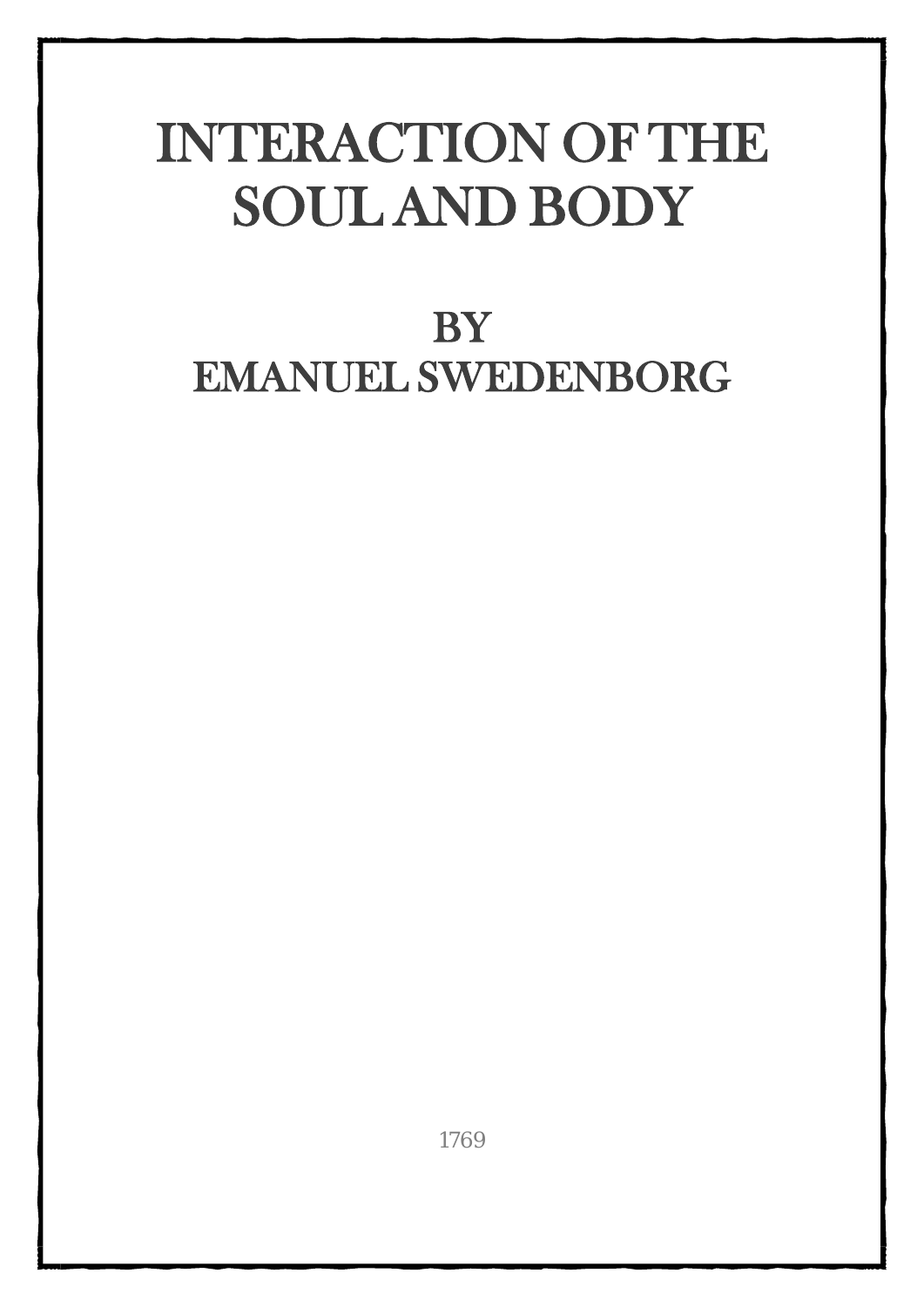Interaction Of The Soul And Body By Emanuel Swedenborg. This edition was created and published by Global Grey ©GlobalGrey 2018



**[globalgreyebooks.com](https://www.globalgreyebooks.com/)**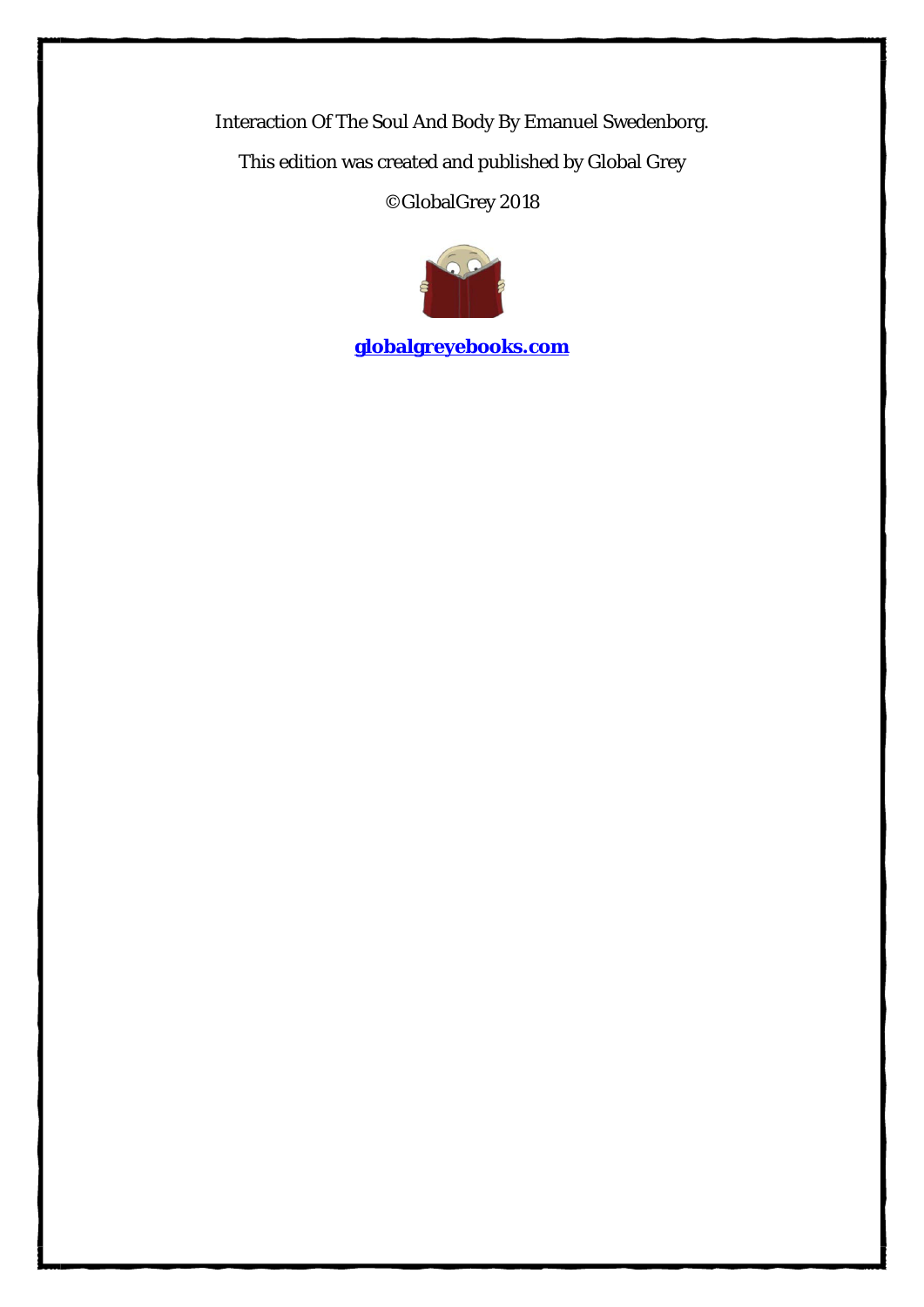### **INTERACTION OF THE SOUL AND BODY**

1

1.

Concerning the interaction between the soul and the body, or the operation of one into the other, and of one with the other, there are three opinions and traditions, which are hypotheses. The first is called Physical Influx, the second Spiritual Influx, and the third Pre-established Harmony. The first, which is called Physical Influx, is from the appearances of the senses and the fallacies therefrom, since it appears as if the objects of sight, which affect the eyes, flow into thought and produce it; in like manner that speech, which moves the ears, flows into the mind and introduces ideas there; and similarly with the senses of smell, taste, and touch. Since the organs of these senses first receive the impressions from contact with the world, and according as they are affected the mind appears to think and also to will; for this reason the ancient philosophers and scholastics believed that influx was derived from these organs into the soul, and thus they adopted the hypothesis of physical or natural influx. [2] The second hypothesis, which is called Spiritual Influx, by some occasional influx, is from order and its laws; since the soul is a spiritual substance, and therefore purer, prior, and interior, but the body is material, and therefore grosser, posterior, and exterior; and it is according to order that purer should flow into grosser, prior into posterior, and interior into exterior, thus spiritual into material, and not the reverse. Consequently it is of order that the thinking mind should flow into the sight according to the state induced on the eyes from objects, which state the mind also disposes at will; and likewise the perceptive mind into the hearing according to the state induced on the ears from speech. [3] The third hypothesis, which is called Pre-established Harmony, is from the appearances and fallacies of reason, since the mind in its operation acts together and at the same time with the body. But yet every operation is first successive and afterward simultaneous. Successive operation is influx, and simultaneous operation is harmony; as when the mind thinks and afterward speaks, or when it wills and afterward acts. It is therefore a fallacy of reason to establish simultaneous operation and to exclude successive. Besides these three opinions concerning the interaction of the soul and the body, no fourth is possible, for either the soul must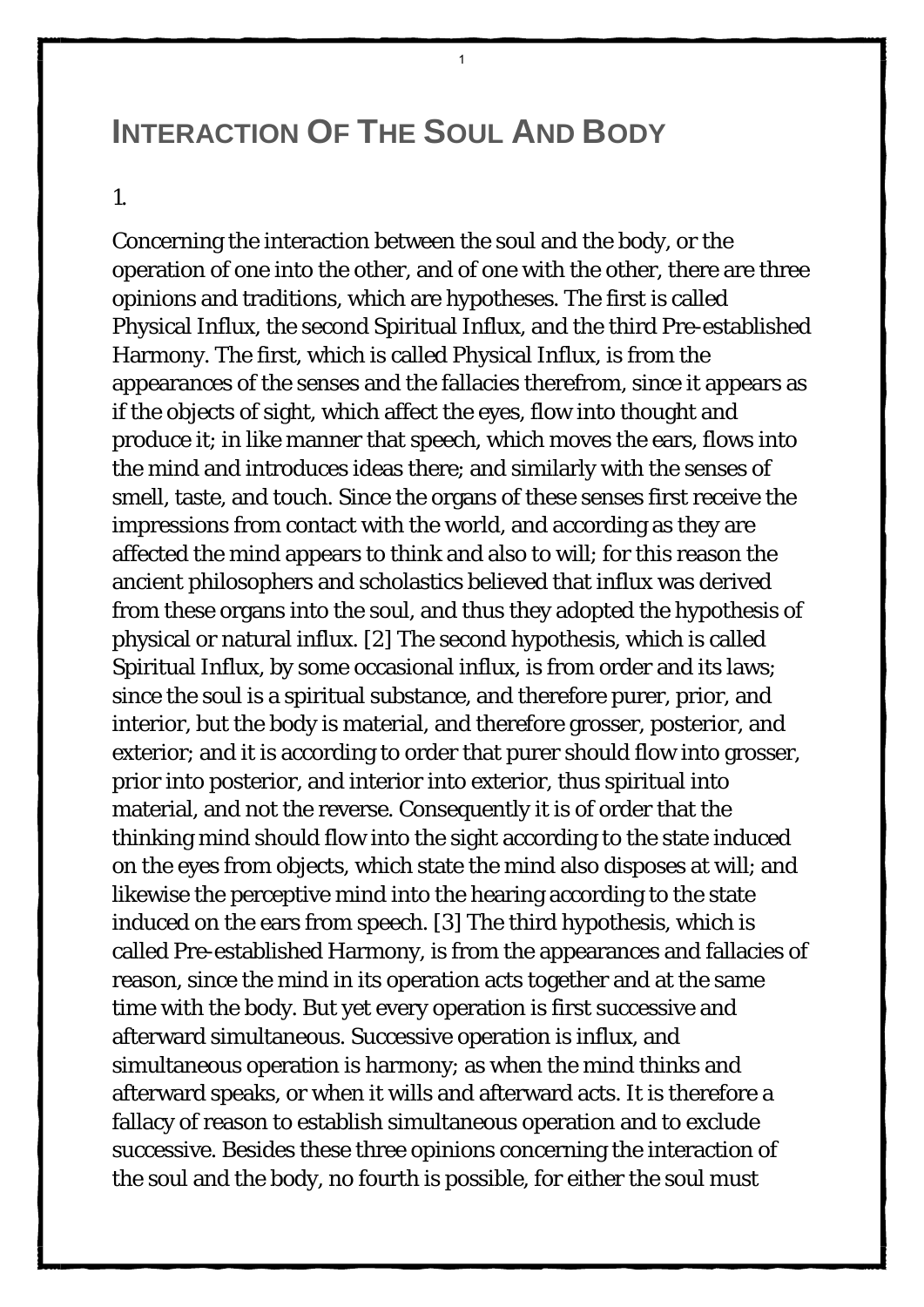operate on the body, or the body on the soul, or both continually together.

#### 2.

Since spiritual influx is from order and its laws, as was said, therefore this influx has been acknowledged and received by the wise in the learned world in preference to the other two hypotheses. All that which is from order is truth, and truth manifests itself by the light implanted in it, even in the shade of reason, in which hypotheses are. But there are three things that involve this hypothesis in shade; ignorance of what the soul is, ignorance of what the spiritual is, and ignorance of what influx is; therefore these three must first be unfolded before reason sees the truth itself. For hypothetical truth is not truth itself, but only a conjecture of truth. It is as a picture on the wall seen at night by the light of the stars, on which the mind induces various forms according to its fancy. It is otherwise when the light of the sun after the dawn shines upon it, and disposes and brings to view not only its generals, but also its particulars. So out of the shade of truth in which this hypothesis is, truth is opened when it is known what the spiritual is and what is its quality in comparison with the natural, also what the human soul is and its quality, as well as the nature of the influx that flows into the soul and through it into the perceptive and thinking mind, and from this into the body. [2] But these things cannot be explained except by one to whom it has been granted by the Lord to associate with angels in the spiritual world and at the same time with men in the natural world. And because this has been granted to me, I have been able to describe both the spiritual and the natural, and their nature; which has been done in the work on Conjugal Love, the spiritual is described there in the Relation (n. 326-399); the human soul (n. 315); influx (n. 380); and more fully (n. 415-422). Who does not know, or may not know, that the good of love and the truth of faith flow from God into man, and that they flow into his soul, and are felt in his mind, and flow out from his thought into his speech, and from his will into his actions? [3] That spiritual influx, and its origin and derivation, are from this, will be manifested in the following order: I. There are two worlds, the spiritual world, where spirits and angels are, and the natural world, where men are. II. The spiritual world existed and subsists from its own sun, and the natural world from its sun. III. The sun of the spiritual world is pure love from Jehovah God, who is in the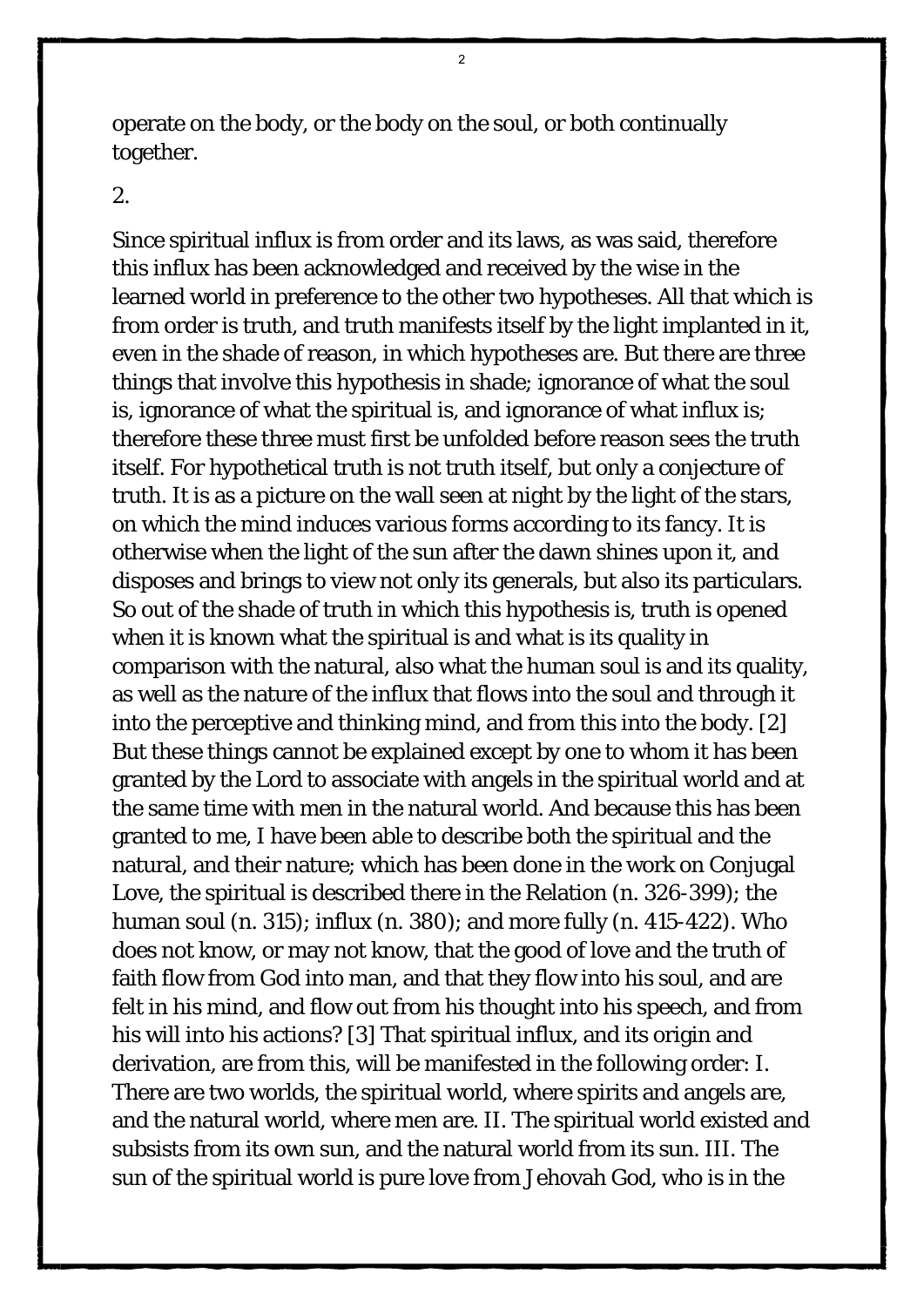midst of it. IV. From that sun proceed heat and light, and the heat proceeding from it is in its essence love, and the light thence is in its essence wisdom. V. Both that heat and that light flow into man, the heat into his will, where it produces the good of love, and the light into his understanding, where it produces the truth of wisdom. VI. These two, heat and light, or love and wisdom, flow conjointly from God into the soul of man, and through this into his mind, its affections and thoughts, and from these into the senses, speech, and actions of the body. VII. The sun of the natural world is pure fire, and by means of this sun the world of nature existed and subsists. VIII. Therefore everything which proceeds from this sun, regarded in itself, is dead. IX. The spiritual clothes itself with the natural, as a man clothes himself with a garment. X. Spiritual things thus clothed in a man enable him to live as a rational and moral man, thus a spiritually natural man. XI. The reception of that influx is according to the state of love and wisdom with man. XII. The understanding in man can be elevated into the light, that is, into the wisdom in which the angels of heaven are, according to the cultivation of his reason; and his will can be elevated in like manner into heat, that is, into love, according to the deeds of his life; but the love of the will is not elevated, except so far as man wills and does those things which the wisdom of the understanding teaches. XIII. It is altogether otherwise with beasts. XIV. There are three degrees in the spiritual world, and three degrees in the natural world, according to which all influx takes place. XV. Ends are in the first degree, causes in the second, and effects in the third. XVI. From these things it is evident what is the quality of spiritual influx from its origin to its effects. Each of these propositions shall now be briefly illustrated.

#### 3.

I. There are two worlds, the spiritual world, where spirits and angels are, and the natural world, where men are. That there is a spiritual world, in which spirits and angels are, distinct from the natural world in which men are, has hitherto been deeply hidden even in the Christian world. The reason is, because no angel has descended and taught it by word of mouth, and no man has ascended and seen it. Lest therefore from ignorance of that world, and the uncertain faith concerning heaven and hell resulting from it, man should be infatuated to such a degree as to become an atheistic naturalist, it has pleased the Lord to open the sight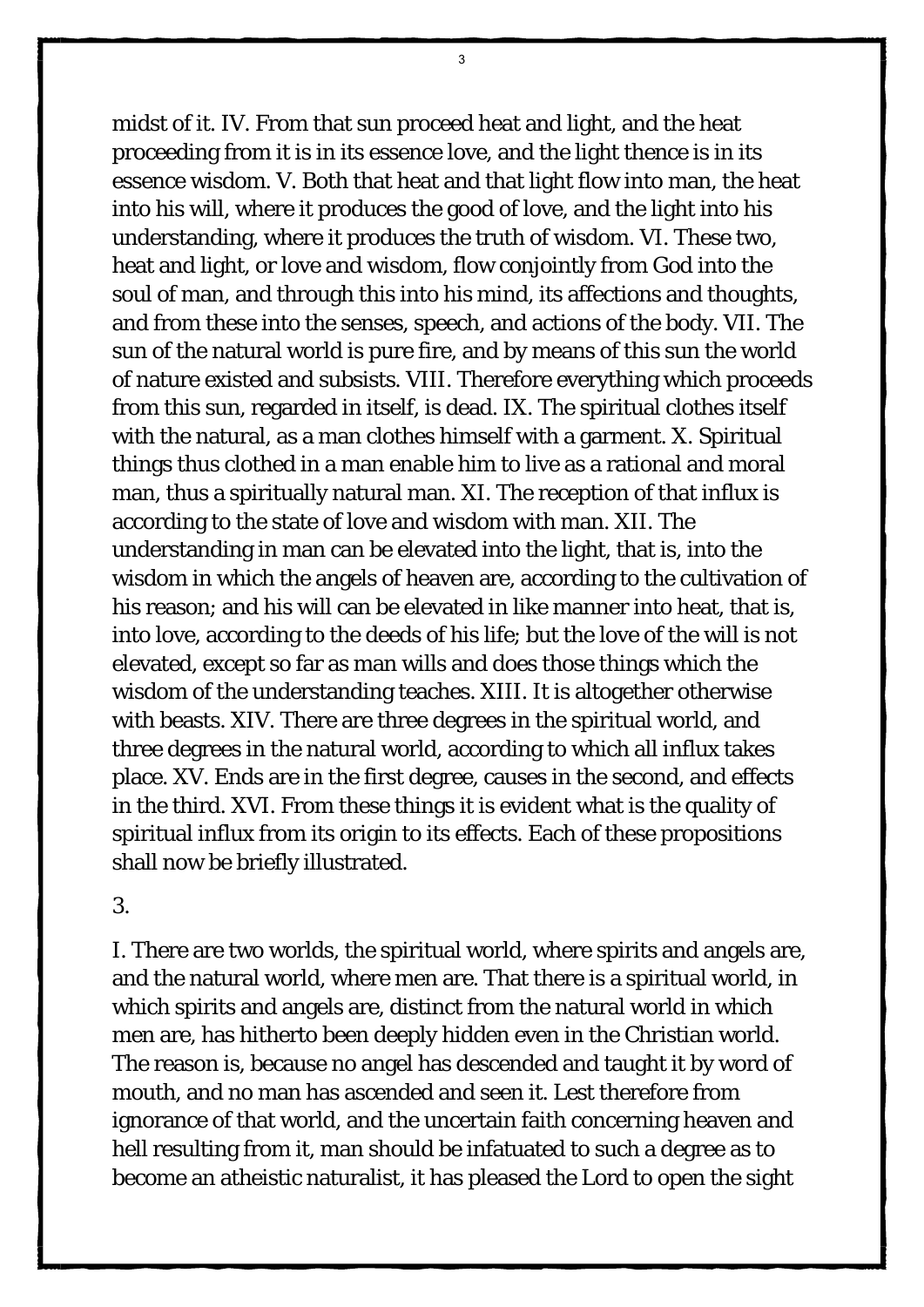of my spirit, and to elevate it into heaven, and also to let it down into hell, and to present to view the quality of both. [2] Thence it has thus been manifested to me that there are two worlds, which are distinct from each other; one in which all things are spiritual, which is therefore called the spiritual world, and the other in which all things are natural, and thence is called the natural world; and that spirits and angels live in their own world, and men in theirs; and also that every man passes by death from his own world into the other, and in this he lives to eternity. A knowledge of both of these worlds must be given first, in order that influx, which is here treated of, may be disclosed from its beginning; for the spiritual world flows into the natural world, and actuates it in all its parts, both with men and with beasts, and also constitutes the vegetative activity in trees and herbs.

#### 4.

II. The spiritual world existed and subsists from its own sun, and the natural world from its own sun. That there is one sun of the spiritual world and another of the natural world, is because those worlds are altogether distinct; and a world derives its origin from its sun; for a world in which all things are spiritual cannot arise from a sun all things from which are natural, for thus there would be physical influx, which however is contrary to order. That the world existed from the sun, and not the reverse, is manifest from the effect of the cause, namely, that the world, in each and every part subsists by means of the sun; and subsistence demonstrates existence, wherefore it is said that subsistence is perpetual existence; from which it is evident, that if the sun were removed, its world would fall into chaos, and this chaos into nothing. [2] That in the spiritual world there is a sun other than that in the natural world, I can testify, for I have seen it. It appears fiery like our sun, of a nearly similar magnitude, it is distant from the angels as our sun is from men; but it does not rise nor set, but stands immovable at a middle altitude between the zenith and the horizon, whence the angels have perpetual light and perpetual spring. [3] The man of reason, who knows nothing concerning the sun of the spiritual world, easily goes astray in his idea of the creation of the universe, which, when he deeply considers it, he perceives no otherwise than as being from nature; and as the origin of nature is the sun, no otherwise than as being from its sun as a creator. Moreover no one can apprehend spiritual influx, unless he also knows its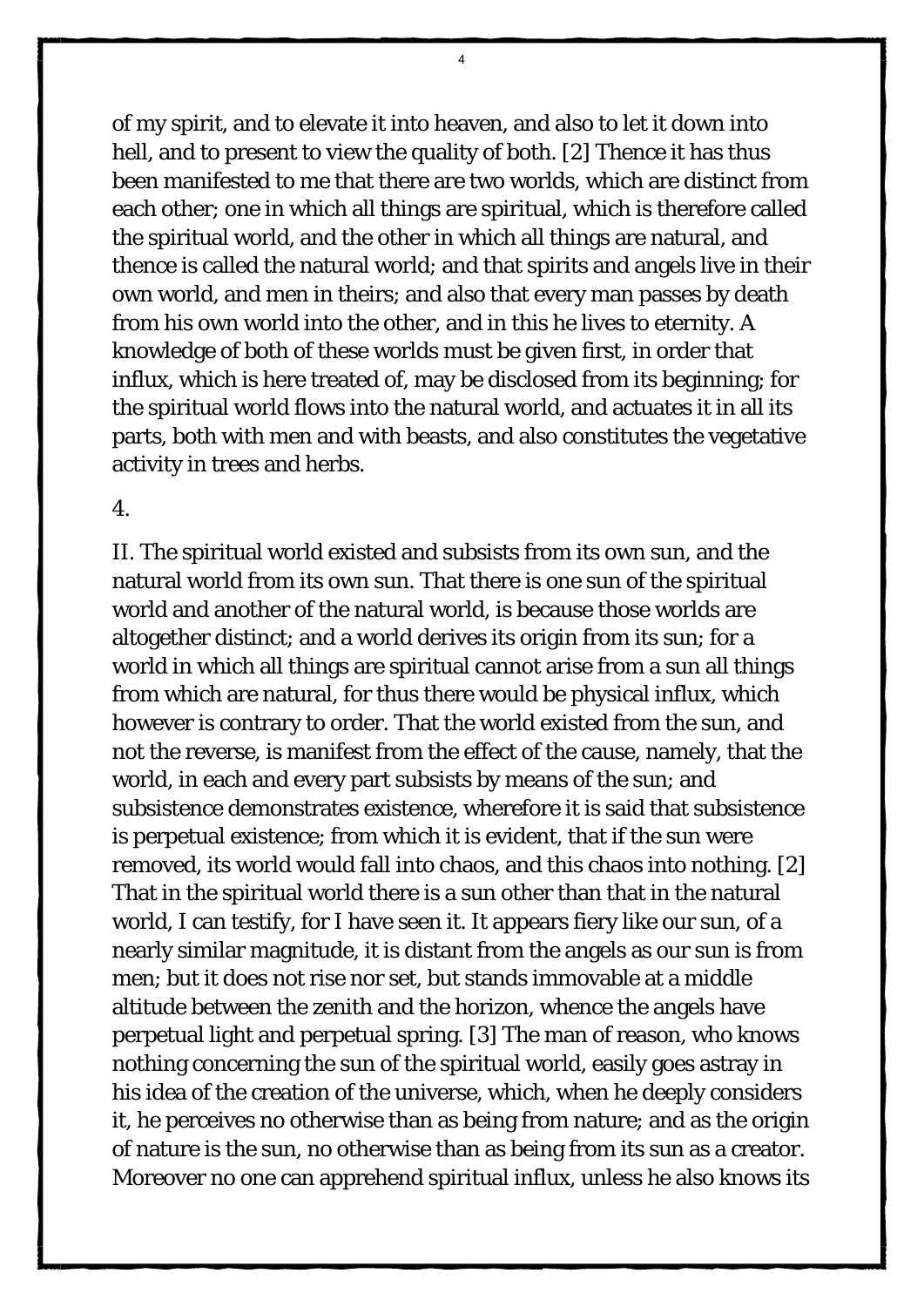origin; for all influx is from a sun, spiritual influx from its sun, and natural influx from its sun. The internal sight of man, which is that of his mind, receives influx from the spiritual sun, but his external sight, which is that of his body, receives influx from the natural sun; and both conjoin themselves together in operation, in like manner as the soul conjoins itself with the body. [4] From these things it is evident into what blindness, thick darkness, and foolishness they may fall who know nothing about the spiritual world and its sun: into blindness, because the mind that depends on the sight of the eye alone becomes in its reasonings like a bat, which flies by night here and there to a suspended cloth; into thick darkness, because the sight of the mind, when the sight of the eye flows into it from within, is deprived of all spiritual light, and becomes like an owl; into foolishness, because the man still thinks, but from natural things concerning spiritual things, and not the reverse; thus insanely, stupidly, and foolishly.

#### 5.

III. The sun of the spiritual world is pure love, from Jehovah God, who is in the midst of it. Spiritual things cannot proceed from any other source than from love, and love cannot proceed from any other source than from Jehovah God, Who is love itself. Wherefore the sun of the spiritual world, from which all spiritual things flow forth as from their fountain, is pure love from Jehovah God, Who is in the midst of it. That sun itself is not God, but is from God, and is the nearest sphere around Him from Him. By means of this sun the universe was created by Jehovah God; by which universe are meant all worlds in the aggregate which are as many as the stars in the expanse of our heaven. [2] That creation was effected by means of that sun, which is pure love, thus by Jehovah God, is because love is the very esse of life, and wisdom is the existere of life therefrom, and all things were created from love by wisdom. This is meant by these words in John: The Word was with God, and God was the Word, all things were made by Him, and without Him nothing was made which was made; and the world was made by Him (1:1, 3, 10). "The Word" there is the Divine truth; thus also the Divine wisdom; wherefore also the Word is there called the light which enlightens every man (verse 9), in like manner as does the Divine wisdom by Divine truth. [3] Those who derive the origin of worlds from any other source than from the Divine love through the Divine wisdom, are deluded like persons of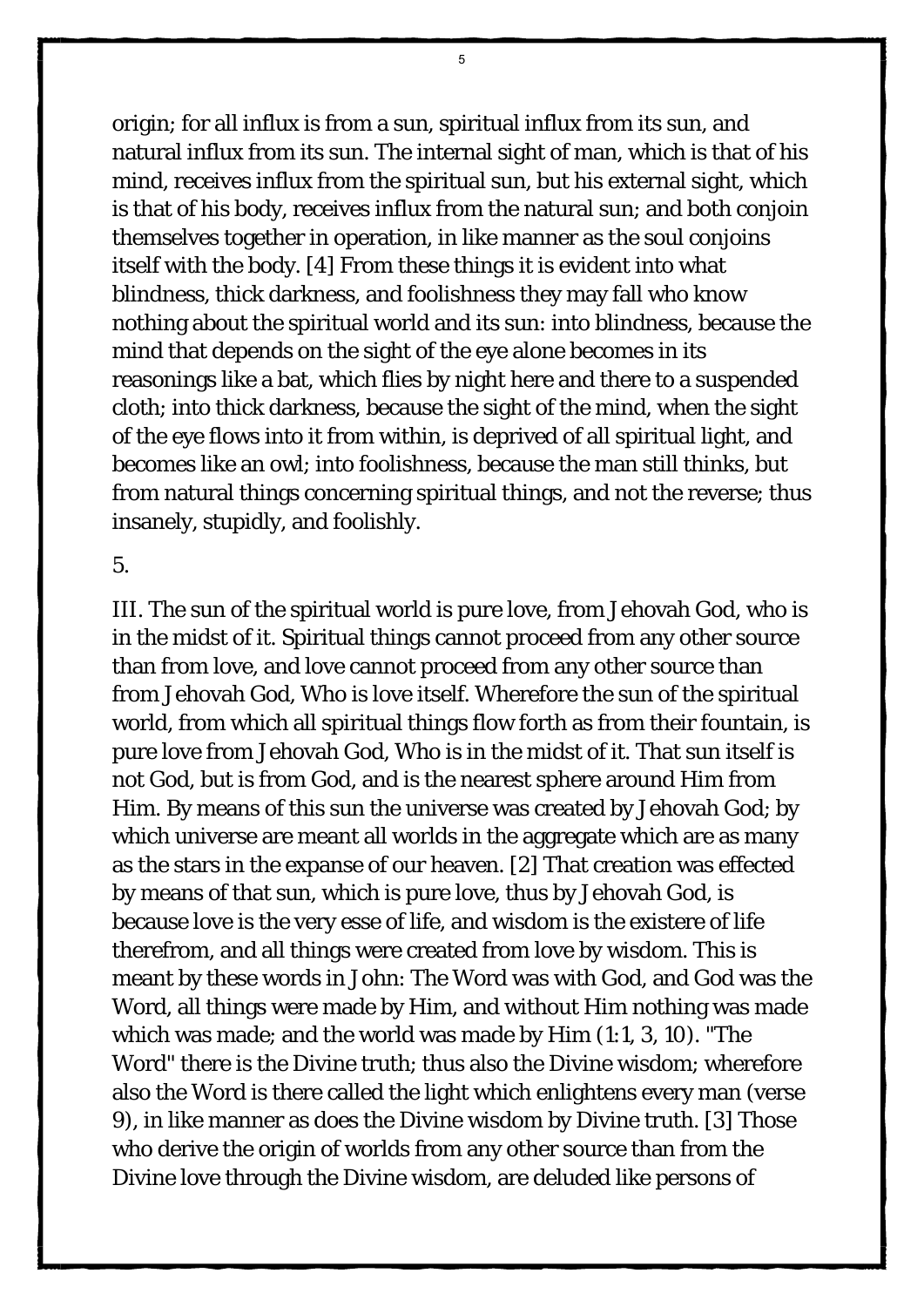disordered brain, who see specters as men, phantoms as lights, and imaginary beings as real figures. For the created universe is a connected work, from love by wisdom. You will see this if you are able to investigate the connections of things in their order from firsts to lasts. [4] As God is one, so also the spiritual sun is one; for the extension of space cannot be predicated of spiritual things, which are the derivations of that sun; and essence and existence without space is everywhere in spaces without space; thus the Divine love is from the beginning of the universe to all its boundaries. That the Divine fills all things, and by filling preserves all things in the state in which they were created, reason sees remotely, and closely so far as it knows the quality of love as it is in itself, with its conjunction with wisdom for the perception of ends, its influx into wisdom for the exhibition of causes; and its operation through wisdom for the production of effects.

#### 6.

IV. From that sun proceed heat and light, and the heat proceeding from it is in its essence love, and the light thence is in its essence wisdom. It is known that in the Word, and thence in the common language of preachers, the Divine love is expressed by fire, as that heavenly fire fills the heart and kindles holy desires to worship God. The reason is because fire corresponds to love, and therefore signifies it. From this it is that Jehovah God was seen as fire in the bush before Moses, and in like manner on Mount Sinai before the sons of Israel; and that it was commanded that fire should be perpetually kept upon the altar, and that the lights of the lamp stand in the tabernacle should be lighted every evening. This was because fire signified love. [2] That there is heat from that fire is clearly evident from the effects of love; for a man is kindled, grows warm, and is inflamed, as his love is exalted into zeal, or into the wrath of anger. The heat of the blood, or the vital heat of men, and of animals in general, is from no other source than from the love, which constitutes their life. Nor is infernal fire anything else than love opposite to heavenly love. This then is the reason that the Divine love appears to the angels as the sun in their world, fiery like our sun, as was said above, and that the angels are in heat according to their reception of love from Jehovah God through that sun. [3] It follows from this that the light there is in its essence wisdom; for love and wisdom are indivisible, like esse and existere, for love exists through wisdom and according to it.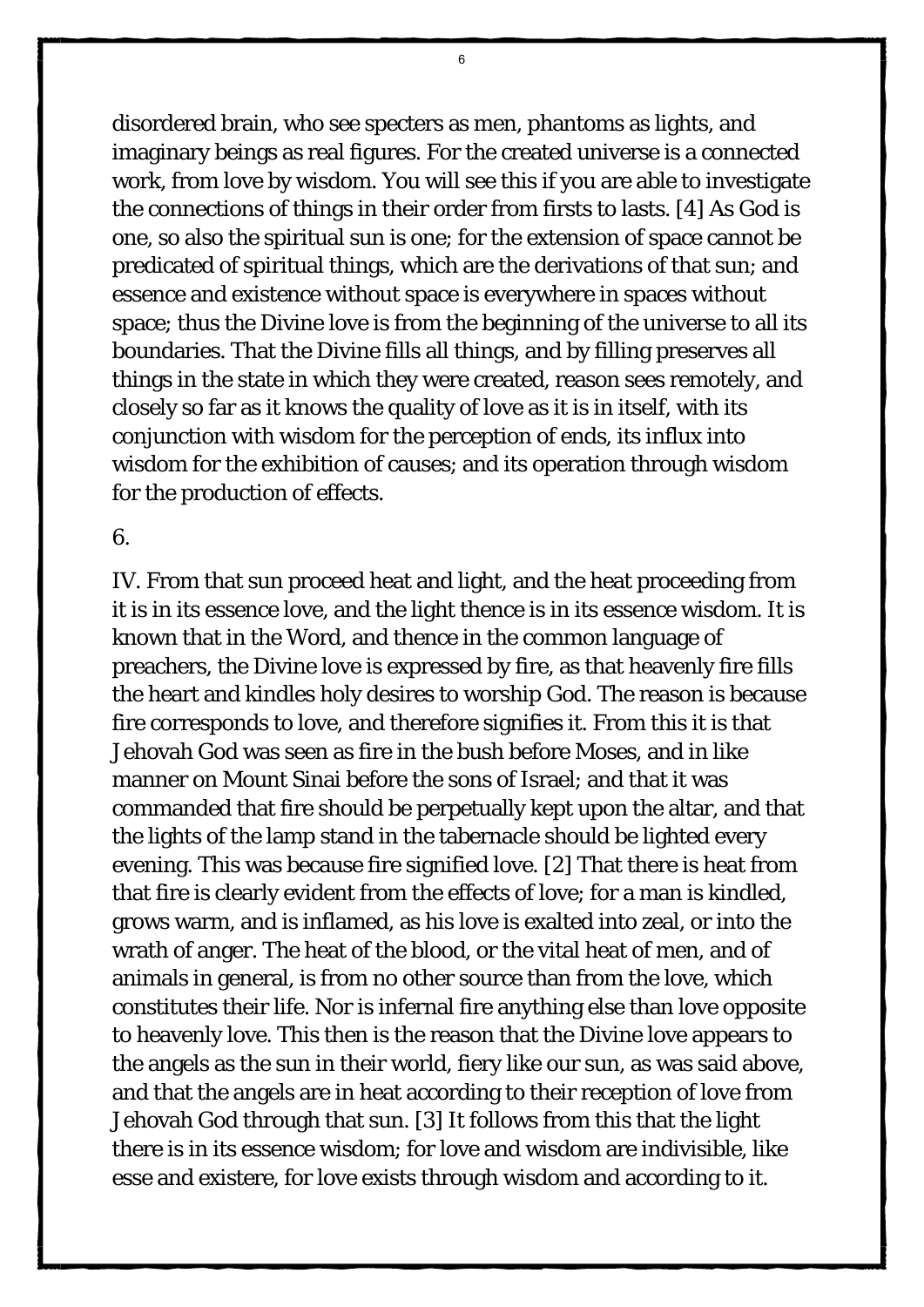This is very much as it is in our world, in that, in the time of spring, heat unites itself with light, and produces germinations and at length fructifications. Furthermore, everyone knows that spiritual heat is love, and spiritual light is wisdom, for a man grows warm according as he loves, and his understanding is in light according as he is wise. [4] I have often seen that spiritual light. It immensely exceeds natural light in brightness and also in splendor, for it is as brightness and splendor themselves, and appears like bright and dazzling snow, as the garments of the Lord appeared when He was transfigured (Mark 9:3; Luke 9:29). Since light is wisdom, therefore the Lord calls Himself: The Light which enlightens every man (John 1:9). And says in other places that: He is the Light itself (John 3:19; 8:12; 12:35, 36, 46). That is, that He is the Divine truth itself, which is the Word, thus wisdom itself. [5] It is believed that natural light which is also rational light, is from the light of our world; but it is from the light of the sun of the spiritual world; for the sight of the mind flows into the sight of the eye, thus also the lights, and not the reverse. If the reverse took place, there would be physical influx and not spiritual influx.

#### 7.

V. Both that heat and that light flow into man, the heat into his will, where it produces the good of love, and the light into his understanding, where it produces the truth of wisdom. It is known that all things universally have relation to good and truth, and that there is not given a single entity in which there is not what has relation to those two. From this it is that in man there are two receptacles of life, one which is the receptacle of good, which is called the will, and another which is the receptacle of truth, which is called the understanding; and as good is of love, and truth is of wisdom, the will is the receptacle of love, and the understanding is the receptacle of wisdom. That good is of love, is because what a man loves, this he wills, and when he does it he calls it good; and that truth is of wisdom, is because all wisdom is from truths; yea, the good which a wise man thinks, is truth, and this becomes good when he wills it and does it. [2] He who does not rightly distinguish between these two receptacles of life, which are the will and the understanding, and does not form a clear notion concerning them, vainly endeavors to know spiritual influx; for there is influx into the will, and there is influx into the understanding; there is an influx of the good of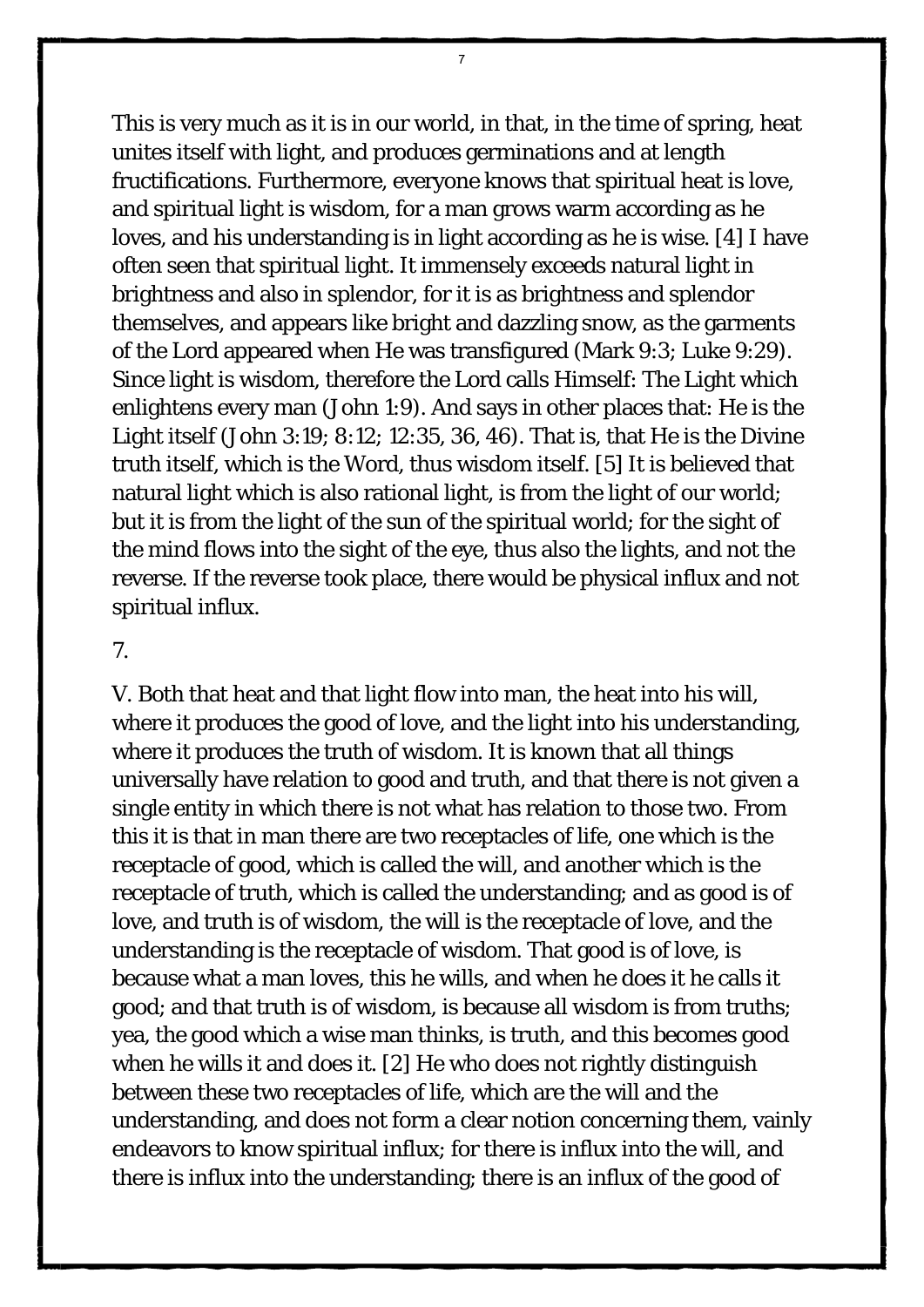love into man's will, and there is an influx of the truth of wisdom into his understanding, both of them from Jehovah God immediately through the sun in the midst of which He is, and mediately through the angelic heaven. These two receptacles, the will and the understanding, are as distinct as heat and light; for the will receives the heat of heaven, which in its essence is love, and the understanding receives the light of heaven, which in its essence is wisdom, as was said above. [3] There is an influx from the human mind into the speech, and there is an influx into the actions; the influx into the speech is from the will through the understanding, but the influx into the actions is from the understanding through the will. They who know only of the influx into the understanding, and not at the same time into the will, and who reason and conclude from this, are like one-eyed persons, who see the objects on one side only, and not at the same time on the other; and like maimed persons, who do their work awkwardly with one hand only; and like the lame who hobble on one foot with a crutch. From these few things it is made plain, that spiritual heat flows into man's will, and produces the good of love, and that spiritual light flows into his understanding, and produces the truth of wisdom.

#### 8.

VI. Those two, namely heat and light, or love and wisdom, flow conjointly from God into the soul of man, and through this into his mind, its affections and thoughts, and from these into the senses, speech, and actions of the body. The spiritual influx hitherto treated of by men of learning, is the influx from the soul into the body, and not any influx into the soul, and through that into the body; although it is known that all the good of love, and all the truth of faith, flow from God into man, and that nothing of them is from man; and those things which flow in from God, flow directly into his soul and through the soul into the rational mind, and through this into those things which constitute the body. If anyone investigates spiritual influx in any other manner, he is like one who stops up the source of a fountain, and still seeks there for unfailing waters; or like one who deduces the origin of a tree from the root and not from the seed; or like one who examines derivatives without the beginning. [2] For the soul is not life in itself, but is a recipient of life from God, Who is life in itself; and all influx is of life, thus from God. This is meant by this passage: Jehovah God breathed into the nostrils of the man the soul of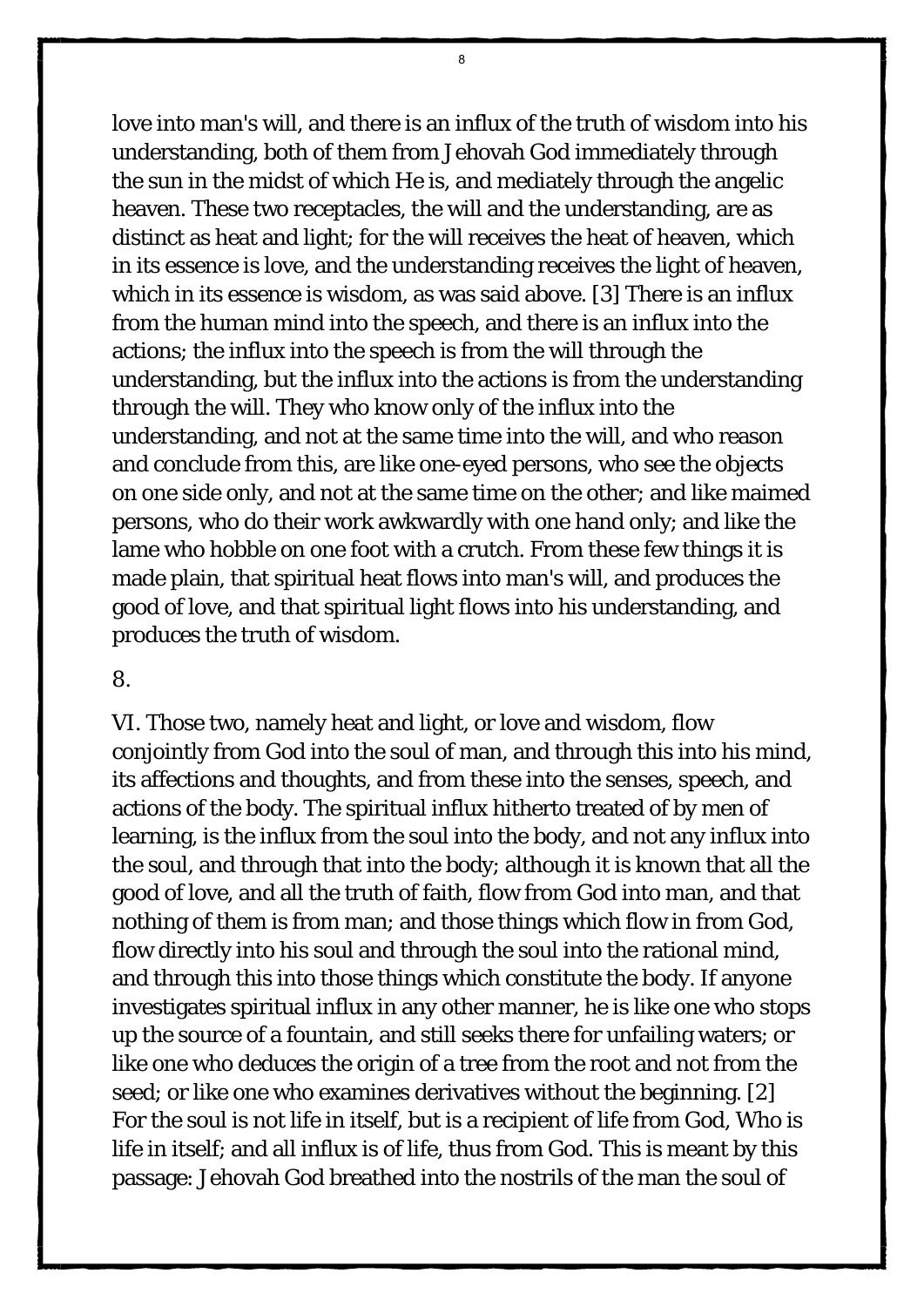lives, and the man became a living soul (Gen. 2:7). "To breathe into the nostrils the soul of lives," signifies to implant the perception of good and truth. And the Lord also says of Himself: As the Father hath life in Himself, so hath He given also to the Son to have life in Himself (John 5:26). "Life in Himself" is God; and the life of the soul is life that flows in from God. [3] Now because all influx is of life, and life operates through its receptacles, and the inmost or first of the receptacles in man is his soul, therefore, that influx may be rightly perceived, it is necessary to begin from God, and not from an intermediate station. If the beginning were from an intermediate station, the doctrine of influx would be like a chariot without wheels, or like a ship without sails. Since it is so, therefore in the preceding articles the sun of the spiritual world has been treated of, in the midst of which is Jehovah God (n. 5); and the influx thence of love and wisdom, thus of life (n. 6, 7). [4] The reason that life from God flows into man through the soul, and through this into his mind, that is, into its affections and thoughts, and from these into the senses, speech, and actions of the body, is because these are of life in successive order; for the mind is subordinate to the soul, and the body is subordinate to the mind. And the mind has two lives, one of the will and another of the understanding. The life of the will is the good of love, the derivations of which are called affections, and the life of the understanding is the truth of wisdom, the derivations of which are called thoughts. By these together the mind lives. But the senses, speech, and actions are the life of the body; that these are from the soul through the mind, follows from the order in which they are; and from this they manifest themselves before a wise man without investigation. [5] The human soul, because it is a superior spiritual substance, receives influx immediately from God; but the human mind, because it is an inferior spiritual substance, receives influx from God mediately through the spiritual world; and the body, because it is from the substances of nature, which are called material, receives influx from God mediately through the natural world. That the good of love and the truth of wisdom flow from God into the soul of man conjointly, that is, united into one, but that they are divided by man in their progression, and are conjoined only with those who suffer themselves to be led by God, will be seen in the following articles.

9

9.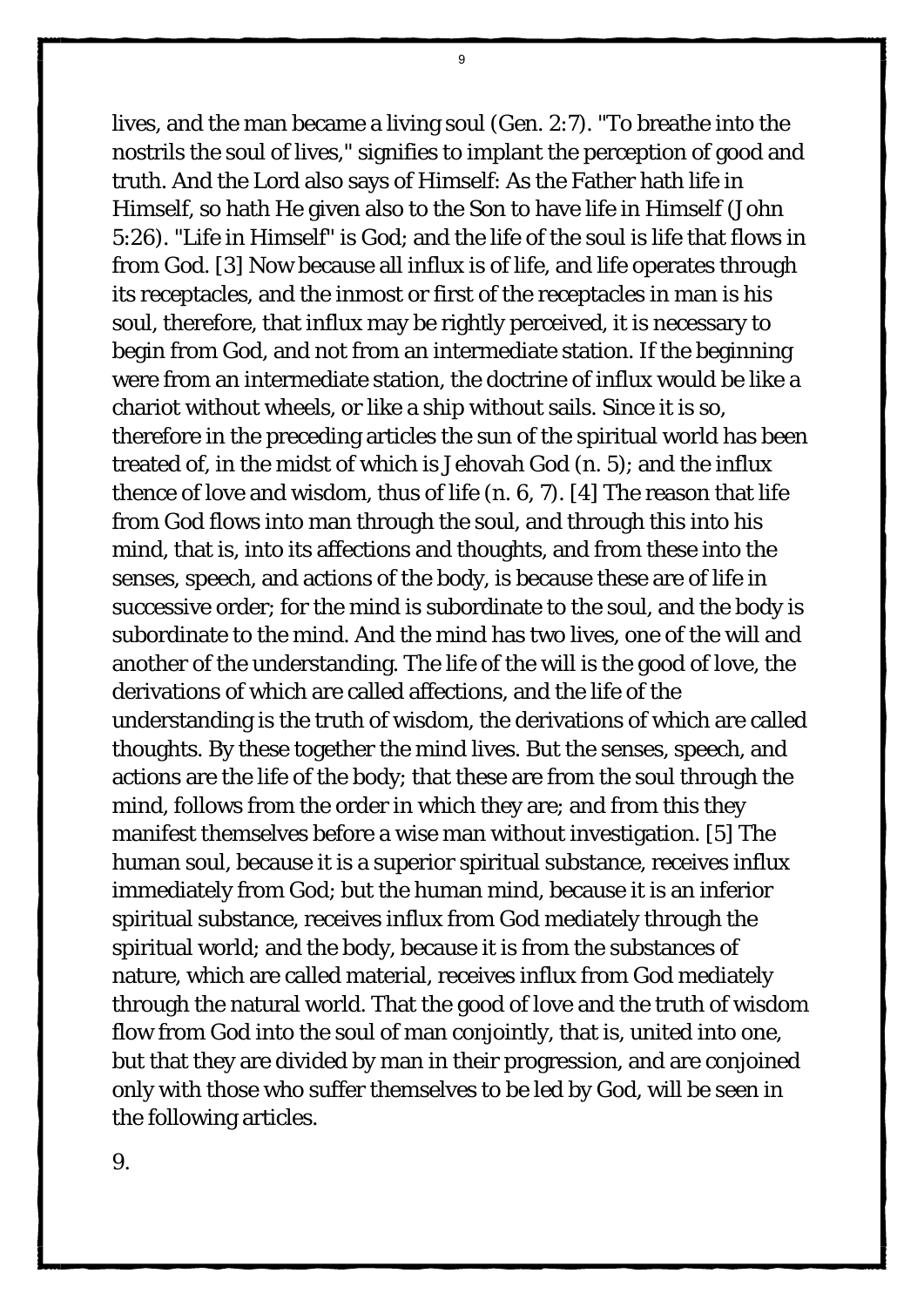VII. The sun of the natural world is pure fire, and by means of this sun the world of nature existed and subsisted. That nature and its world, by which are meant the atmospheres, and the earths which are called planets, among which is the terraqueous globe on which we dwell, and also each and all of the things which yearly adorn its surface, subsist solely from the sun, which constitutes their center, and which by the rays of its light and the temperings of its heat is everywhere present, everyone knows with certainty from experience, from the testimony of the senses, and from the writings which treat of the way in which the world has become inhabited. And as the perpetual subsistence of these things is from the sun, reason may with certainty conclude that their existence also is thence; for perpetually to subsist is perpetually to exist as they first existed. From this it follows that the natural world was created by Jehovah God secondarily through this sun. [2] That there are spiritual things and that there are natural things, which are entirely distinct from each other, and that the origin and maintenance of spiritual things is from a sun which is pure love, in the midst of which is the Creator and founder of the universe, Jehovah God, has been heretofore shown; but that the origin and maintenance of natural things is from a sun which is pure fire, and that the latter is from the former, and both from God, follows of itself, as the posterior follows from the prior, and the prior from the first. [3] That the sun of nature and its worlds is pure fire, all its effects clearly show; as the concentration of its rays into a focus by optical instruments, from which proceeds fire burning with vehemence and also flame; the nature of its heat, which is similar to heat from elementary fire; the graduation of that heat according to its angle of incidence, whence are the varieties of climate, and also the four seasons of the year; besides many things, from which reason, by the senses of its body, may confirm the truth that the sun of the natural world is mere fire, and also that it is fire in its purity itself. [4] Those who know nothing concerning the origin of spiritual things from their own sun, but only concerning the origin of natural things from theirs, can scarcely avoid confounding spiritual things and natural things, and concluding, through the fallacies of the senses and thence of the reason, that spiritual things are nothing but pure natural things, and that from the activity of the latter, excited by light and heat, wisdom and love arise. Those, because they see nothing else with their eyes, and smell nothing else with their nostrils, and breathe nothing else with their breast than nature,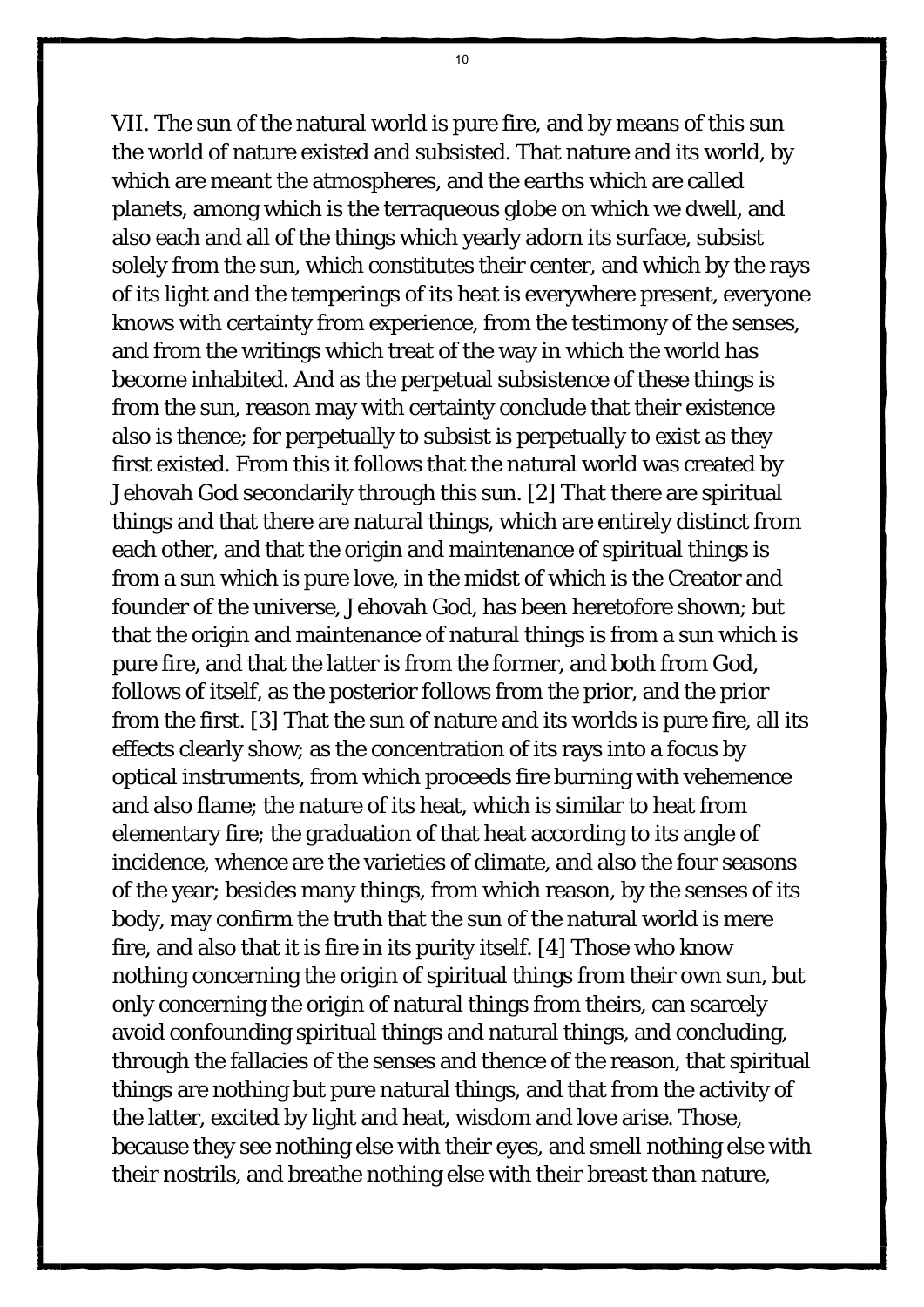therefore ascribe all rational things to it also, and thus absorb naturalism, as a sponge does waters. But these may be compared to charioteers who yoke the horses behind the chariot and not before it. [5] It is otherwise with those who distinguish between spiritual things and natural things, and deduce the latter from the former; these also perceive that the influx of the soul into the body is spiritual, and that natural things, which are of the body, serve the soul for vehicles and means, that it may produce its effects in the natural world. If you conclude otherwise, you may be likened to a crab, which in walking assists its progress with its tail, and draws its eyes backward at every step; and your rational sight may be compared to the sight of the eyes of Argus in the back of his head, when those in his forehead were asleep. These persons also believe themselves to be Arguses when they reason; for they say, Who does not see that the origin of the universe is from nature? and what then is God but the inmost extension of nature? and the like irrational things; of which they boast more than the wise do of rational things.

#### 10.

VIII. Therefore everything which proceeds from this sun, regarded in itself, is dead. Who does not see from the reason of his understanding, if this is a little elevated above the sensual things of the body, that love regarded in itself is alive, and that the appearance of its fire is life, and, on the contrary, that elementary fire regarded in itself is respectively dead; consequently, that the sun of the spiritual world, because it is pure love, is alive: and that the sun of the natural world, because it is pure fire, is dead; and similarly all things which proceed and exist from them? [2] There are two things which produce all the effects in the universe, Life and Nature, and they produce them according to order when life from within actuates nature. It is otherwise when nature from within brings life to act, which takes place with those who place nature, which in itself is dead, above and within life, and thence who strive solely after the pleasures of the senses and the lusts of the flesh, and care nothing for the spiritual things of the soul and the truly rational things of the mind. Such persons, on account of that inversion, are they who are called "the dead"; such are all atheistic naturalists in the world, and all satans in hell. [3] They are also called "the dead" in the Word, as in David: They joined themselves to Baal-peor, and ate the sacrifices of the dead (Ps. 106:28). The enemy persecuteth my soul, he maketh me to sit in darkness like the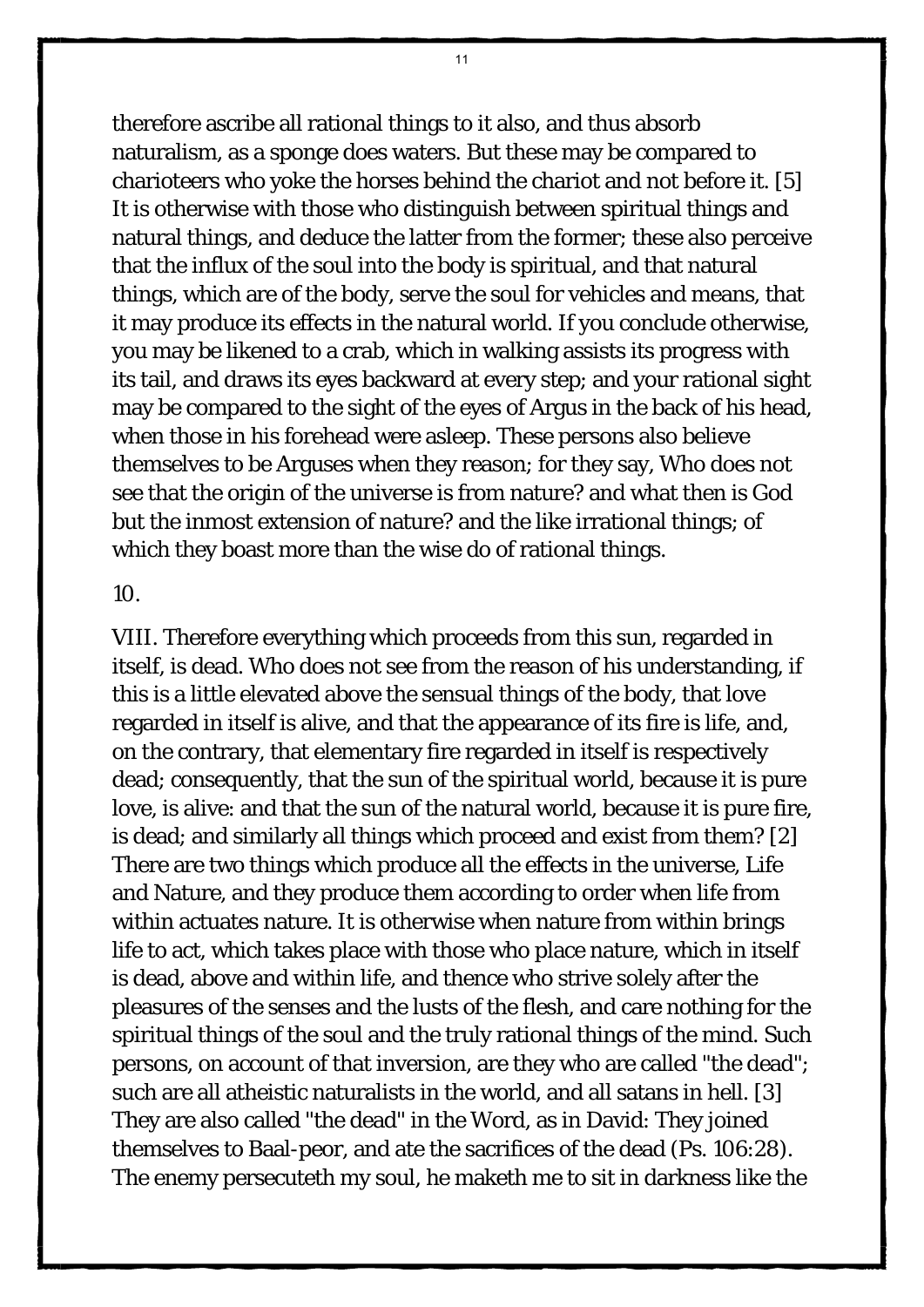dead of the world (Ps. 143:3). To hear the groaning of the bound, and to open to the sons of death (Ps. 102:20). And in Revelation: I know thy works, that thou hast a name that thou livest, but thou art dead; be watchful and establish the things which remain that are ready to die (3:1, 2). [4] They are called "the dead," because spiritual death is damnation, and damnation is the lot of those who believe that life is from nature, and thus that the light of nature is the light of life, and thereby hide, suffocate, and extinguish every idea of God, of heaven, and of eternal life. Such persons are like owls, which see light in darkness and darkness in light, that is, falsities as truths and evils as goods; and because the delights of evil are the delights of their hearts, they are not unlike those birds and beasts which devour the bodies of the dead as dainties, and perceive the fetid odors from sepulchers as balsams. Such persons also do not see any other influx than physical or natural; if notwithstanding they affirm influx to be spiritual, this is not done from any idea of it but from the mouth of a teacher.

#### 11.

IX. The spiritual clothes itself with the natural, as a man clothes himself with a garment. It is known that in every operation there is an active and a passive; and that from the active alone nothing exists, and nothing from the passive alone. It is the same with the spiritual and the natural; the spiritual, because it is a living force, is active, and the natural, because it is a dead force, is passive. Hence it follows that whatever has existed in this solar world from the beginning, and afterwards exists every moment, is from the spiritual through the natural, and this not only in the subjects of the animal kingdom, but also in the subjects of the vegetable kingdom. [2] Another similar thing is also known, namely, that in everything which is effected there is a principal and an instrumental, and that these two, when anything is done, appear as one, although they are distinctly two; wherefore this also is one of the canons of wisdom, that the principal cause and the instrumental cause make together one cause; so also do the spiritual and the natural. That these two in producing effects appear as one, is because the spiritual is within the natural as the fibre is within the muscle, and as the blood is within the arteries; or as the thought is within the speech, and the affection in sounds; and it makes itself felt by means of the natural. From these things, but still as if through a lattice, it is evident that the spiritual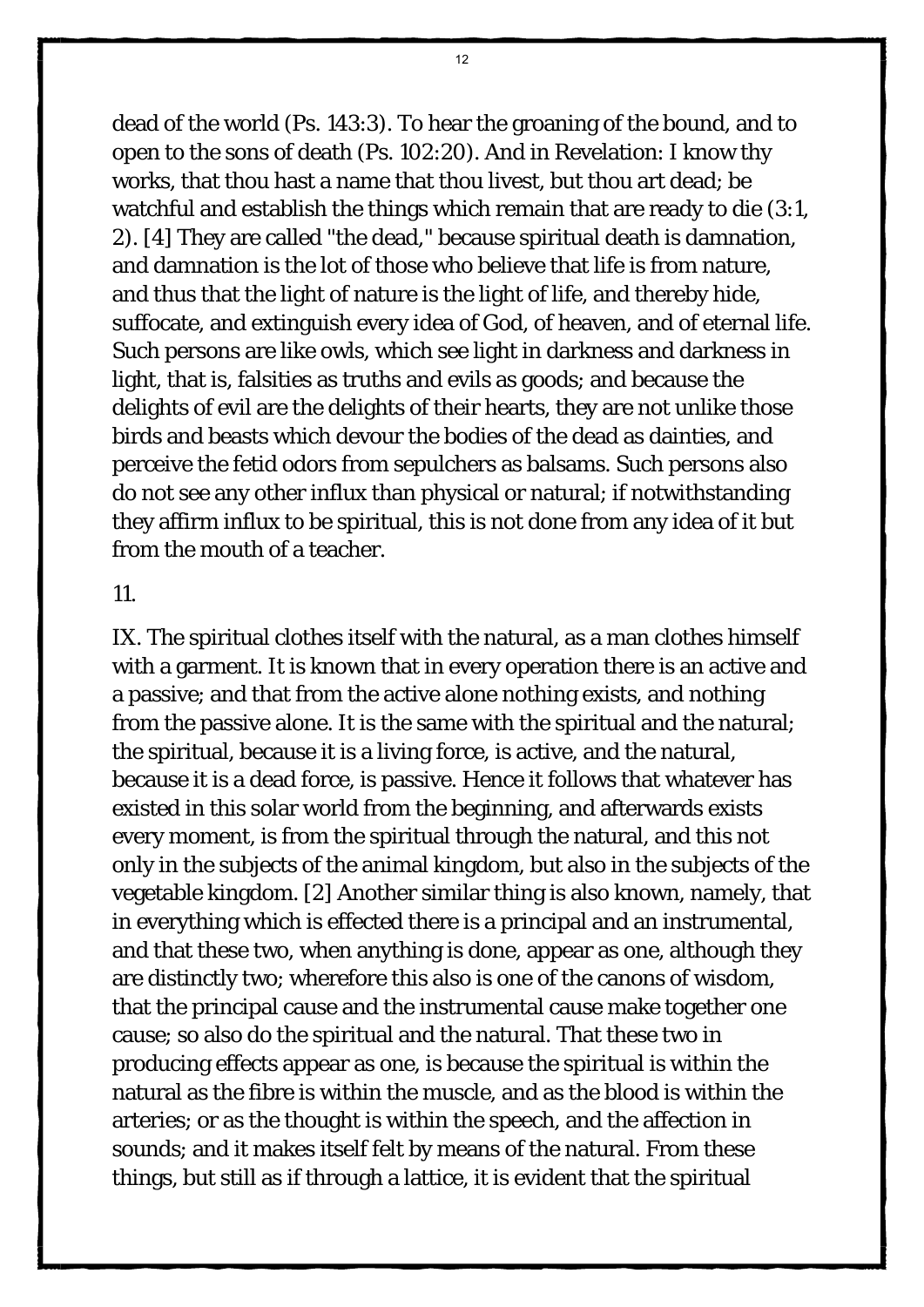clothes itself with the natural, as a man clothes himself with a garment. [3] The organic body with which the soul clothes itself is here likened to a garment, because it clothes the soul, and the soul also puts off the body, and casts it away as exuviae when by death it emigrates from the natural world into its own spiritual world. For the body grows old like a garment; but not the soul, because this is a spiritual substance, which has nothing in common with the changes of nature, which progress from their beginnings to their ends, and are periodically terminated. [4] They who do not consider the body as the vesture or covering of the soul, and as being in itself dead, and only adapted to receive the living forces flowing in through the soul from God, cannot help concluding, from fallacies, that the soul lives by itself, and the body by itself, and that there is a preestablished harmony between the lives of the two; or even that the life of the soul flows into the life of the body, or the life of the body into the life of the soul, and thus they conceive influx as either spiritual or natural; when yet it is a truth which is proved by everything that is created, that what is posterior does not act from itself, but from what is prior, from which it proceeded; thus that neither does this act from itself, but from something still prior; and thus that nothing acts except from the First which acts from itself, thus from God. Besides, there is only one life, and this is not capable of being created, but is eminently capable of flowing into forms organically adapted to its reception. Such forms are each and all of the things in the created universe. [5] It is believed by many that the soul is life, and thus, that a man, because he lives from the soul, lives from his own life, thus from himself, and therefore not by an influx of life from God; but these cannot help tying a sort of Gordian knot of fallacies, and entangling in it all the judgments of their mind, whence are mere insanities in spiritual things; or constructing a labyrinth, from which the mind can never, by any thread of reason, retrace its way and extricate itself; they also actually let themselves down as it were in caverns under the earth, where they dwell in eternal darkness. [6] For from such a belief proceed innumerable fallacies, each of which is horrible; as that God transfused and transcribed Himself into men, and that thus every man is a sort of Deity, which lives from itself, and thus that he does good and is wise from himself; likewise that he possesses faith and charity in himself, and thus derives them from himself, and not from God; besides many monstrous beliefs such as prevail with those in hell, who, when they were in the world, believed that nature lived, or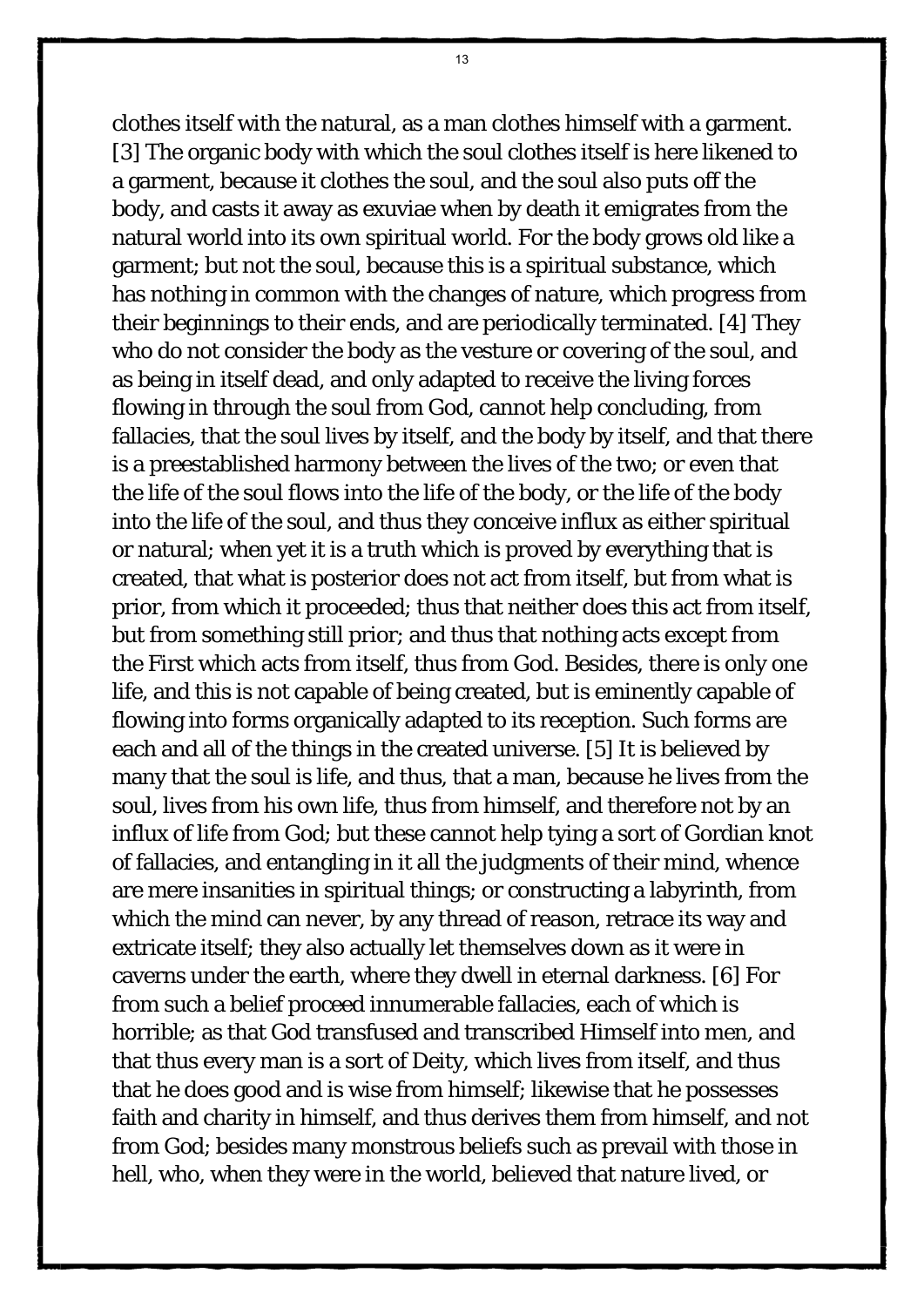produced life by its own activity. When these look towards heaven they see its light as mere thick darkness. I once heard the voice of one saying from heaven, that if a spark of life in man were his own, and not of God in him, there would be no heaven, nor anything therein, and hence that there would not be any church on earth, and consequently no life eternal. More upon this subject may be consulted in the Relation inserted in the work on Conjugal Love (n. 132-136).

#### 12.

X. Spiritual things, thus clothed in a man, enable him to live as a rational and moral man, thus a spiritually natural man. From the principle established above, that the soul clothes itself with a body as a man clothes himself with a garment, this follows as a conclusion. For the soul flows into the human mind, and through this into the body, and carries life with it, which it continually receives from the Lord, and thus transfers it mediately into the body, where by the closest union it makes the body as it were to live. Thence from a thousand testimonies of experience, it is evident that the spiritual united to the material, as a living force with a dead force, causes man to speak rationally and to act morally. [2] It appears as if the tongue and lips speak from a certain life in themselves, and that the arms and hands act in a like manner; but it is the thought, which in itself is spiritual, that speaks, and the will, which likewise is spiritual, that acts, and each through its own organs, which in themselves are material, because taken from the natural world. That it is so appears in the day, provided this is attended to: remove thought from speech, is not the mouth dumb in a moment? also remove will from action, do not the hands rest in a moment? [3] The union of spiritual things with natural, and the appearance of life therefrom in material things, may be compared to generous wine in a clean sponge, and to the sweet must in a grape, and to the savory liquor in an apple, and also to the aromatic odor in cinnamon. The fibers containing all these things are matters which neither taste nor are fragrant from themselves, but from the fluids in and between them; wherefore if you squeeze out those juices, they are dead filaments. So are the organs proper to the body, if life is taken away. [4] That man is rational from the union of spiritual things with natural, is evident from the analytical processes of his thought; and that he is moral from the honorableness of his conduct and the graces of his bearing. These he has from the faculty of receiving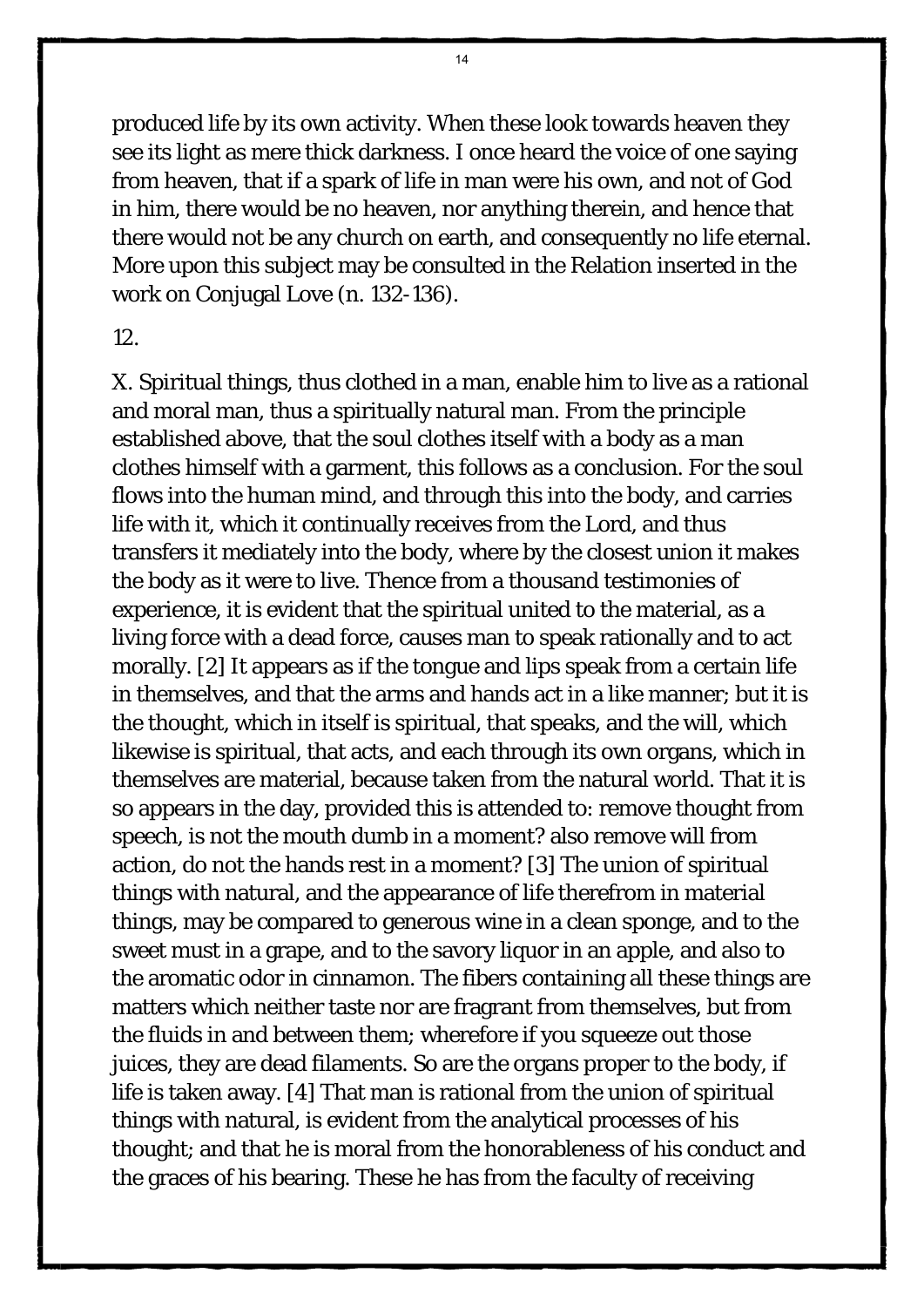influx from the Lord through the angelic heaven, where is the very abode of wisdom and love, thus of rationality and morality. From these things it is perceived, that what is spiritual and what is natural, being united in man, cause him to live a spiritually natural man. The reason that he lives in a similar and yet dissimilar manner after death, is because his soul is then clothed with a substantial body, as in the natural world it was clothed with a material body. [5] It is believed by many that the perceptions and thoughts of the mind, because they are spiritual, flow in naked, and not through organized forms. But those dream thus who have not seen the interiors of the head, where perceptions and thoughts are in their beginnings; and that the brains are there, interwoven and composed of the cineritious and medullary substances, and that there are glands, cavities, septa, and the meninges and matres, which surround them all; and that a man thinks and wills sanely or insanely according to the sound or perverted state of all those things; thence that he is rational and moral according to the organic formation of his mind. For nothing could be predicated of the rational sight of man, which is the understanding, without forms organized for the reception of spiritual light, just as nothing could be predicated of the natural sight without the eyes; and so in other instances.

#### 13.

XI. The reception of that influx is according to the state of love and wisdom with a man. That a man is not life, but an organ recipient of life from God, and that love together with wisdom is life, also that God is love itself and wisdom itself, and thus life itself, has been demonstrated above. Thence it follows that so far as a man loves wisdom, or so far as wisdom in the bosom of love is with him, so far he is an image of God, that is, a receptacle of life from God; and, on the contrary, so far as he is in opposite love, and thence in insanity, so far he does not receive life from God, but from hell, which life is called death. [2] Love itself and wisdom itself are not life, but are the esse of life, but the delights of love and the pleasantnesses of wisdom, which are affections, constitute life, for the esse of life exists by these. The influx of life from God carries with it those delights and pleasantnesses just as does the influx of light and heat in springtime, into human minds, and also into birds and beasts of every kind, yea into plants, which then germinate and become prolific; for the delights of love and the pleasantnesses of wisdom expand minds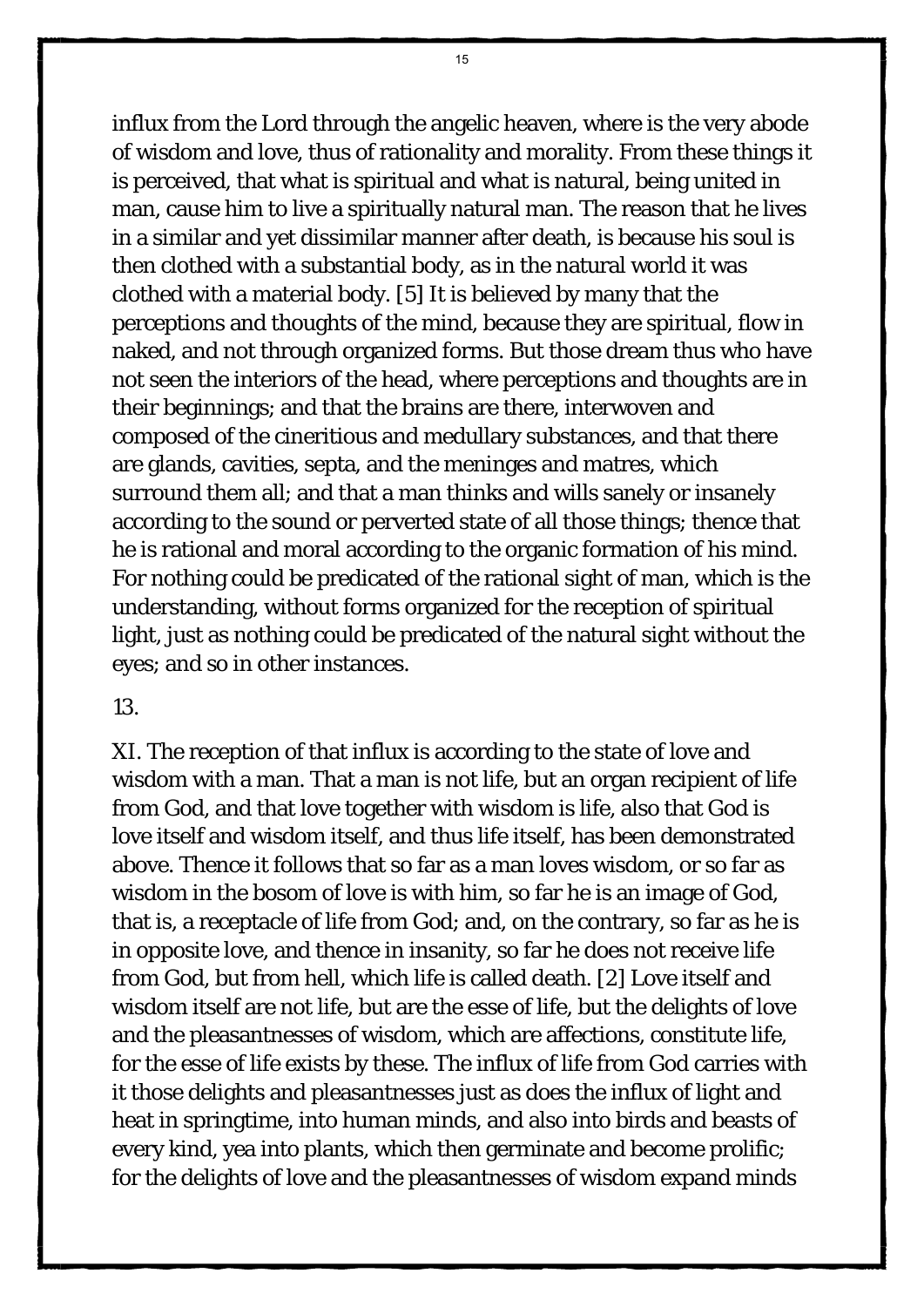and adapt them to reception, as joys and gladness expand the face and adapt it to the influx of the cheerfulness of the soul. [3] The man who is affected with the love of wisdom, is like the garden in Eden, in which are two trees, the one of life and the other of the knowledge of good and evil. The tree of life is the reception of love and wisdom from God, and the tree of the knowledge of good and evil is the reception of them from himself. But the latter is insane, and still believes that it is wise like God, while the former is truly wise, and believes that no one is wise but God alone, and that man is wise so far as he believes this, and more wise so far as he feels that he wills it. But more on this subject may be seen in the Relation inserted in the work on Conjugial Love (n. 132-136). [4] I will here add an arcanum confirming these things from heaven. All the angels of heaven turn their forehead to the Lord as a sun, and all the angels of hell turn the back of the head to Him; and the latter receive influx into the affections of their will, which in themselves are lusts, and make the understanding favor them; but the former receive influx into the affections of their understanding, and make the will favor them. Hence these are in wisdom, but the others are in insanity; for the human understanding dwells in the cerebrum, which is under the forehead, and the will in the cerebellum, which is in the back of the head. [5] Who does not know that a man who is insane from falsities, favors the cupidities of his own evil, and confirms them by reasons from the understanding; and that a wise man sees from truths the quality of the cupidities of his will, and curbs them? A wise man does this because he turns his face to God, that is, he believes in God, and not in himself; but an insane man does the other thing because he turns his face from God, that is, he believes in himself, and not in God. To believe in himself is to believe that he loves and is wise from himself, and not from God, and this is signified by eating of the tree of the knowledge of good and evil; but to believe in God is to believe that he loves and is wise from God, and not from himself, and this is to eat of the tree of life (Rev. 2:7). [6] From these things, but still only as in the light of the moon by night, it may be perceived that the reception of the influx of life from God is according to the state of love and wisdom with a man. This influx may further be illustrated by the influx of light and heat into plants, which blossom and bear fruit according to the structure of the fibers which form them, thus according to reception. It may also be illustrated by the influx of the rays of light into precious stones, which modify them into colors according to the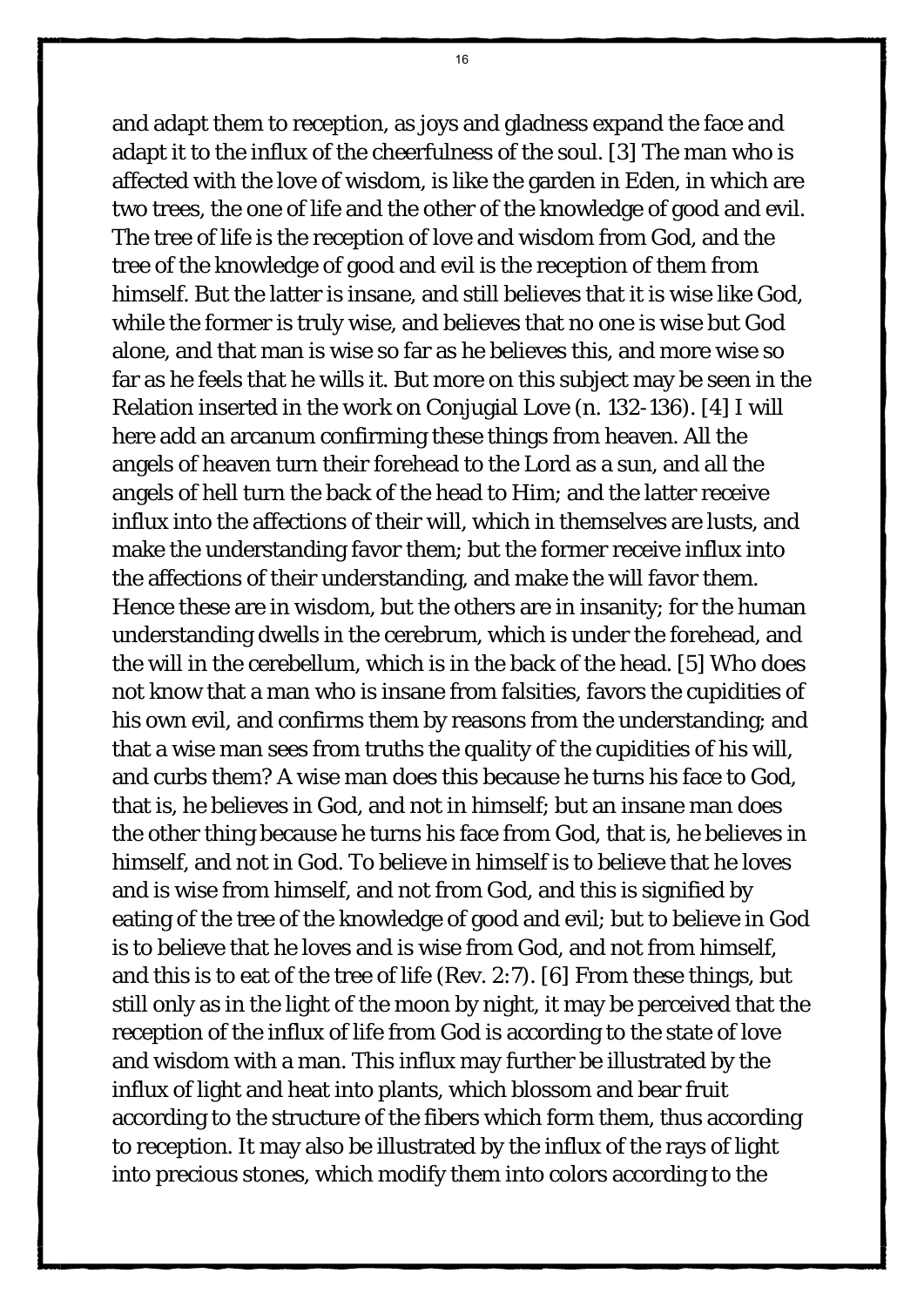situation of the parts composing them, thus also according to reception; and likewise by optical glasses and by drops of rain, which exhibit rainbows according to the incidences, refractions, and thus the receptions of light. The case is similar with human minds as to spiritual light, which proceeds from the Lord as a sun, and perpetually flows in, but is variously received.

#### 14.

XII. The understanding in a man can be elevated into the light, that is, into the wisdom in which the angels of heaven are, according to the cultivation of his reason; and in like manner his will can be elevated into the heat of heaven, that is, into love, according to the deeds of his life; but the love of the will is not elevated except so far as the man wills and does those things which the wisdom of the understanding teaches. By the human mind are meant its two faculties, which are called the understanding and the will. The understanding is the receptacle of the light of heaven, which in its essence is wisdom, and the will is the receptacle of the heat of heaven, which in its essence is love, as was shown above. These two, wisdom and love, proceed from the Lord, as a sun, and flow into heaven universally and particularly, whence the angels have wisdom and love; and they also flow into this world universally and particularly, whence men have wisdom and love. [2] But these two united proceed from the Lord, and likewise united flow into the souls of angels and men, but they are not received united in their minds. Light which makes the understanding is first received there, and love which constitutes the will is received gradually. This also is of providence, because every man is to be created anew, that is, reformed, and this is effected through the understanding; for from infancy he must acquire the knowledges of truth and good, which will teach him to live well, that is, to will and act rightly. Thus the will is formed through the understanding. [3] For the sake of this end, there is given to man the faculty of elevating his understanding almost into the light in which the angels of heaven are, that he may see what he ought to will and thence to do, in order that he may be prosperous in the world for a time, and be happy after death to eternity. He becomes prosperous and happy if he procures for himself wisdom, and keeps his will under obedience to it; but unprosperous and unhappy if he subjects his understanding under obedience to his will. The reason is, because the will from birth inclines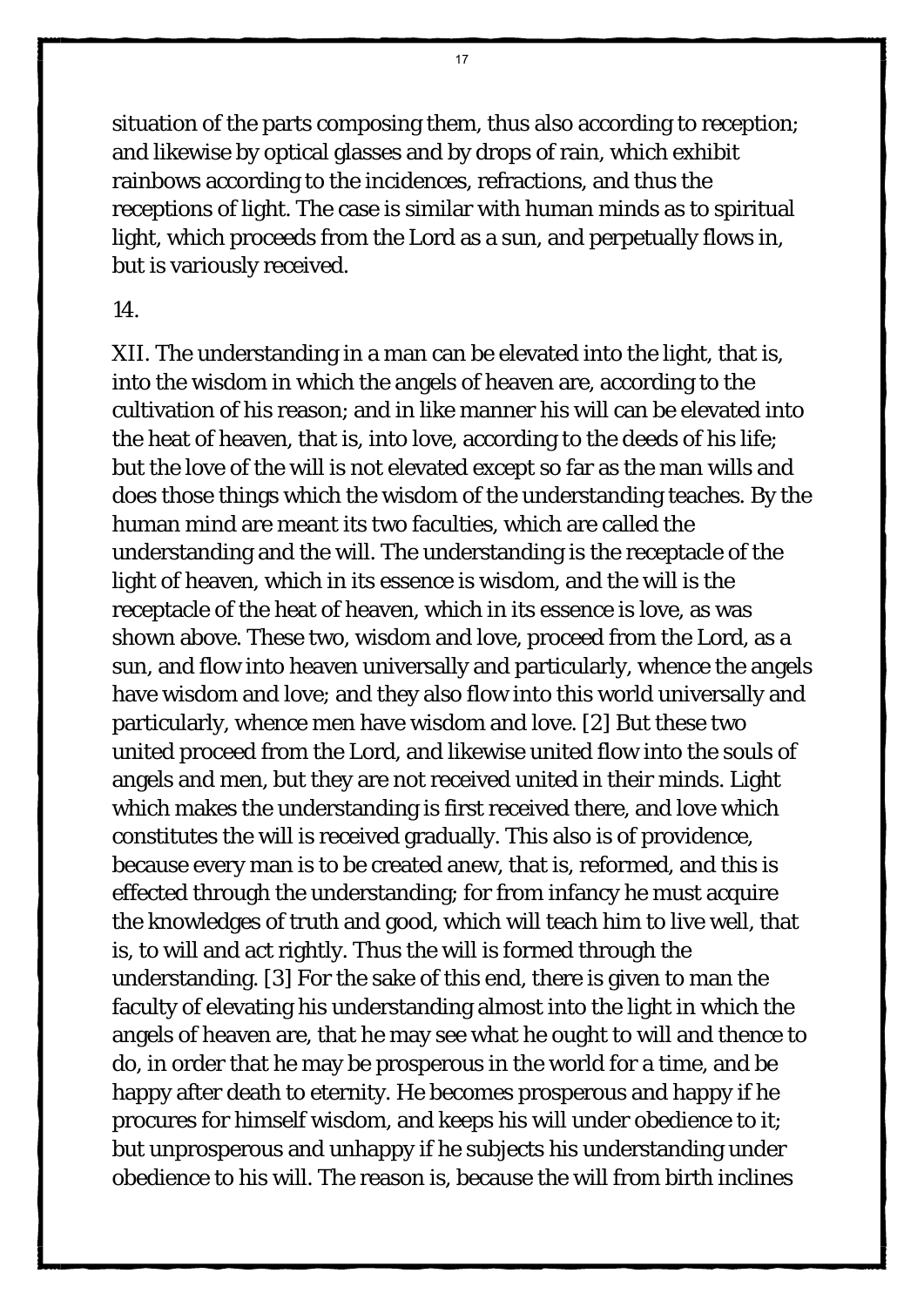to evils, even to enormous ones; wherefore unless it were curbed by the understanding, a man would rush into heinous things, yea, from his inborn savage nature, he would depopulate and slaughter for the sake of himself all those who do not favor and indulge him. [4] Furthermore, unless the understanding could be separately perfected, and the will by means of it, a man would not be a man, but a beast. For without that separation, and without the ascent of the understanding above the will, he would not be able to think, and from thought to speak, but only to express his affection by sounds; neither would he be able to act from reason, but only from instinct; still less would he be able to know the things which are of God, and God by means of them, and thus to be conjoined to Him, and to live to eternity. For a man thinks and wills as from himself, and this as from himself is the reciprocal of conjunction; for there cannot be conjunction without a reciprocal, just as there cannot be conjunction of the active with the passive without reaction. God alone acts, and man suffers himself to be acted on, and he reacts in all appearance as from himself, though interiorly it is from God. [5] From these things rightly perceived it may be seen what is the quality of the love of a man's will if it is elevated by means of the understanding, and what is its quality if it is not elevated; consequently, what is the quality of the man. But this quality of a man if the love of his will is not elevated by means of the understanding shall be illustrated by comparisons. He is like an eagle which flies on high, and as soon as it sees the food below which is the object of its desire, as chickens, young swans, yea, young lambs, swoops down in a moment and devours them. He is also like an adulterer, who conceals a harlot in a cellar below, and by turns goes up to the highest part of the house, and talks wisely with those who dwell there about chastity, and by turns hastens away from his companions, and indulges his lasciviousness below with his harlot. [6] He is also like a thief on a tower, who there pretends to keep watch, but who, as soon as he sees an object of plunder below, hastens down and seizes it. He may also be compared to marsh-flies, which fly in a column over the head of a running horse, but which fall down when the horse stops, and immerse themselves in their marsh. Such is the man whose will or love is not elevated by means of the understanding, for he then stands still below at the foot, immersed in the unclean things of nature and the lusts of the senses. It is altogether otherwise with those who subdue the allurements of the cupidities of the will by means of the wisdom of the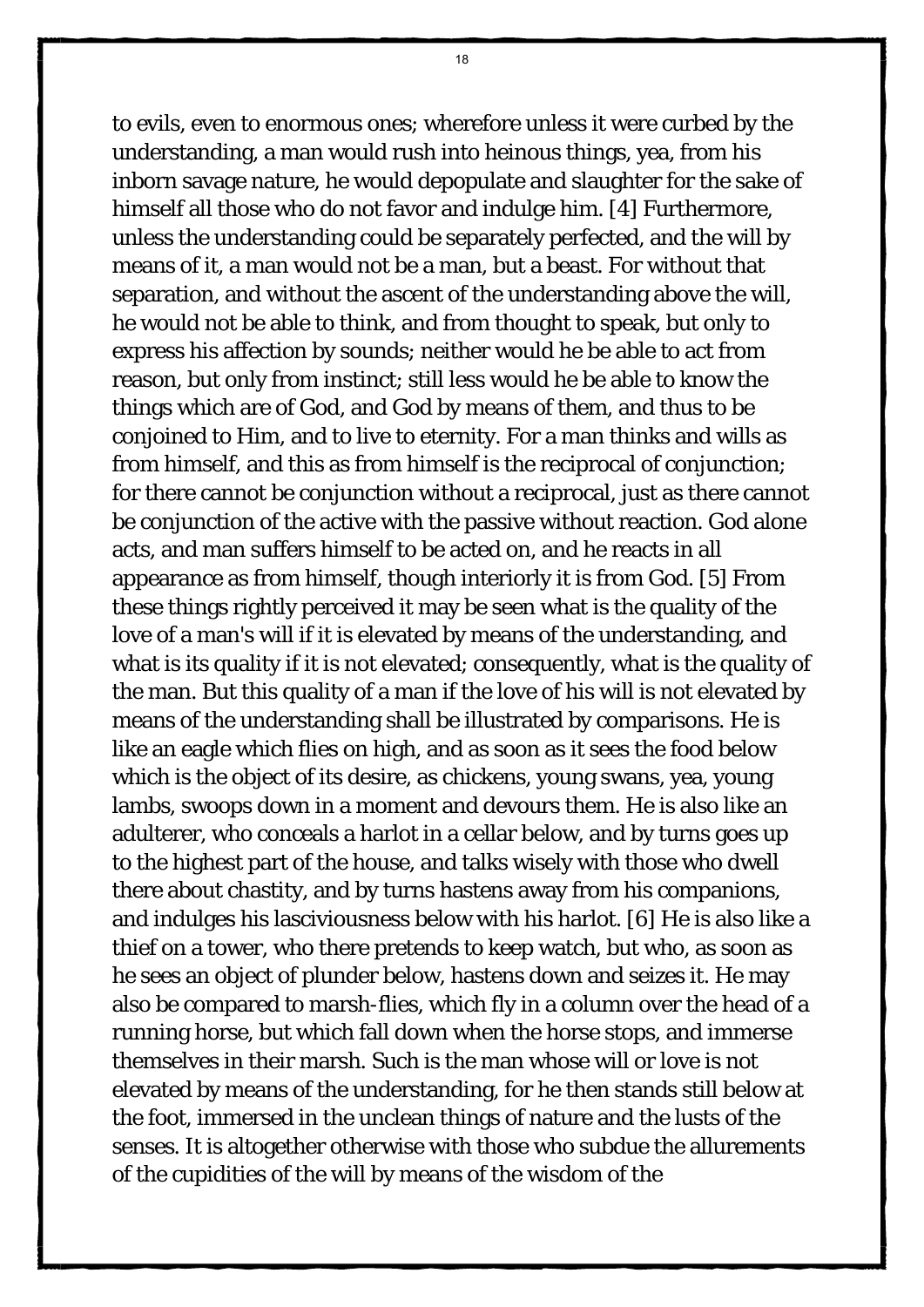understanding. With these the understanding afterwards enters into a conjugial covenant with the will, thence wisdom with love, and they dwell together above with delights.

15.

XIII. It is altogether otherwise with beasts. Those who judge from the mere appearance to the senses of the body, conclude that beasts have will and understanding as well as men, and hence that the only distinction is that man can speak, and thus describe what he thinks and desires, while beasts can only express this by sounds. Yet beasts have not will and understanding, but only an image of each, which the learned call an analog. [2] That a man is a man, is because his understanding can be elevated above the desires of his will, and thus can know and see them from above, and also moderate them; but a beast is a beast because its desires impel it to do whatever it does. Wherefore a man is a man in that his will is under obedience to his understanding; but a beast is a beast in that its understanding is under obedience to its will. From these things this conclusion follows, that the understanding of man, because it receives the light that flows in from heaven, and apprehends and perceives this as its own, and from it thinks analytically with all variety, altogether as from itself, is alive, and thence a true understanding; and that the will of man, because it receives the inflowing love of heaven, and from it acts as from itself, is alive, and is thence truly will; but the contrary is the case with beasts. [3] Wherefore those who think from the lusts of the will are likened to beasts, and also in the spiritual world they appear at a distance as beasts; they also act like beasts, with this difference only, that they can act otherwise if they will. But those who restrain the lusts of their will by means of the understanding, and therefore act rationally and wisely, appear in the spiritual world as men, and are angels of heaven. [4] In a word, the will and the understanding in beasts always cohere; and because the will in itself is blind, for it is of heat and not of light, it makes the understanding blind also. Hence a beast does not know and understand its own actions; and yet it acts, for it acts from an influx from the spiritual world; and such action is instinct. [5] It is believed that a beast thinks from the understanding what it does, but this is not so; it is impelled to act only from natural love, which is in it from creation, with the assistance of the senses of its body. That a man thinks and speaks is solely because his understanding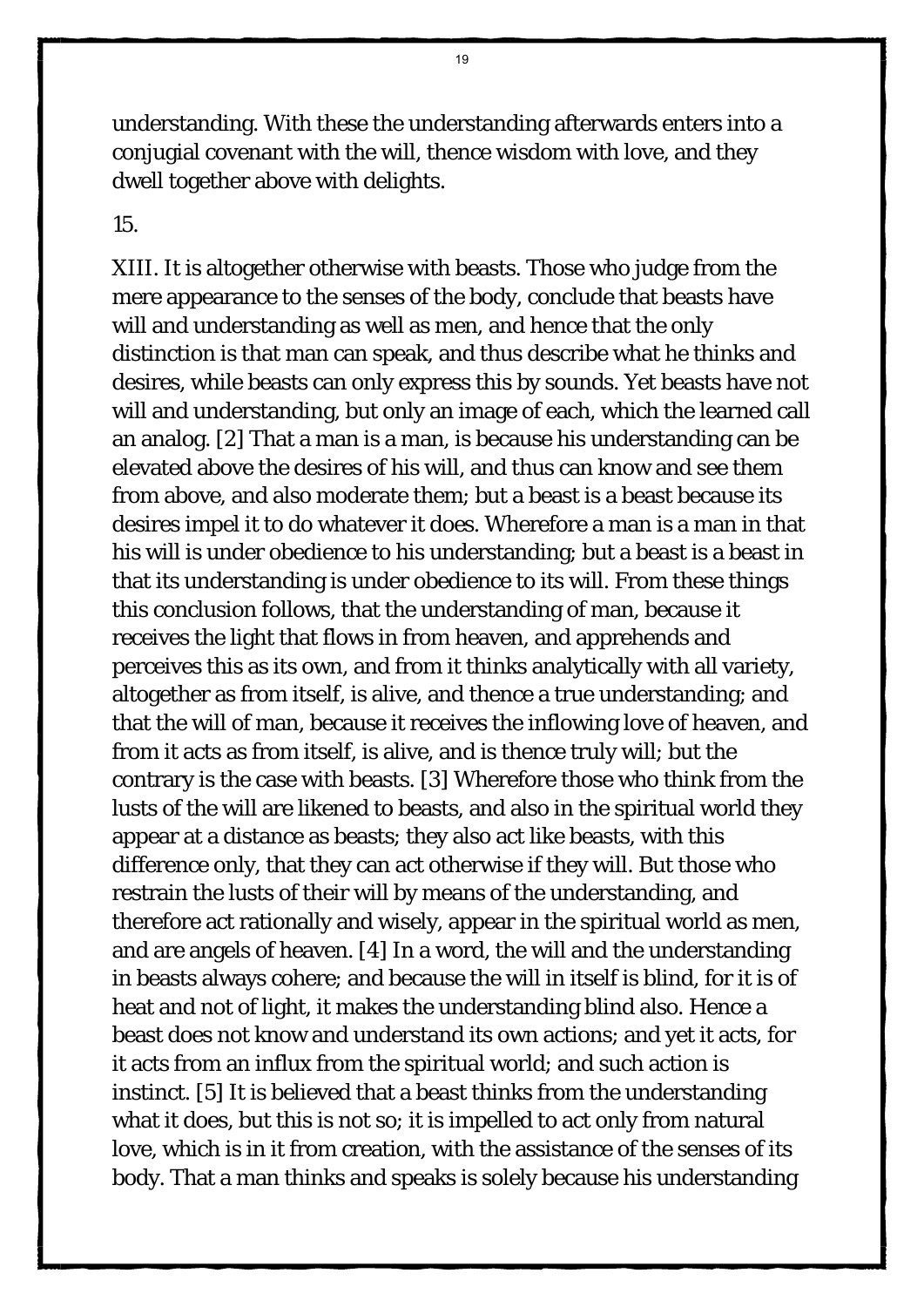can be separated from his will, and can be elevated even into the light of heaven; for the understanding thinks, and thought speaks. [6] That beasts act according to the laws of order inscribed on their nature, and some beasts as it were morally and rationally, differently from many men, is because their understanding is blind obedience to the desires of their will, and therefore they are not able to pervert these by depraved reasonings, as men do. It is to be observed, that by the will and the understanding of beasts in the foregoing statements, is meant an image and analog of them. Analogs are so named from appearance. [7] The life of a beast may be compared with a somnambulist who walks and acts from the will while the understanding is in a deep sleep; and also with a blind man who walks through the streets with a dog leading him; and also with a foolish person, who from custom and the habit thence acquired does his work according to rules; likewise with a person void of memory, and therefore deprived of understanding, who still knows or learns how to clothe himself, to eat dainties, to love the sex, to walk the streets from house to house, and to do such things as soothe the senses and gratify the flesh, by the allurements and pleasures of which he is carried along, though he does not think, and therefore cannot speak. [8] From these things it is plain how much they are deceived who believe that beasts enjoy rationality, and are only distinguished from men by the external figure, and by their not being able to give utterance to the rational things which they hide within. From which fallacies many even conclude that if man lives after death beasts also will live after death, and, on the contrary, that if beasts do not live after death neither will man; besides many dreams arising from ignorance about the will and the understanding, and also about degrees, by means of which, as by a ladder, the mind of man mounts up to heaven.

#### 16.

XIV. There are three degrees in the spiritual world, and three degrees in the natural world, hitherto unknown, according to which all influx takes place. It is discovered, by the investigation of causes from effects, that there are degrees of two kinds, one in which are things prior and posterior, and another in which are things greater and less. The degrees which distinguish things prior and posterior are to be called degrees of altitude, and also discrete degrees; but the degrees by which things greater and less are distinguished from each other are to be called,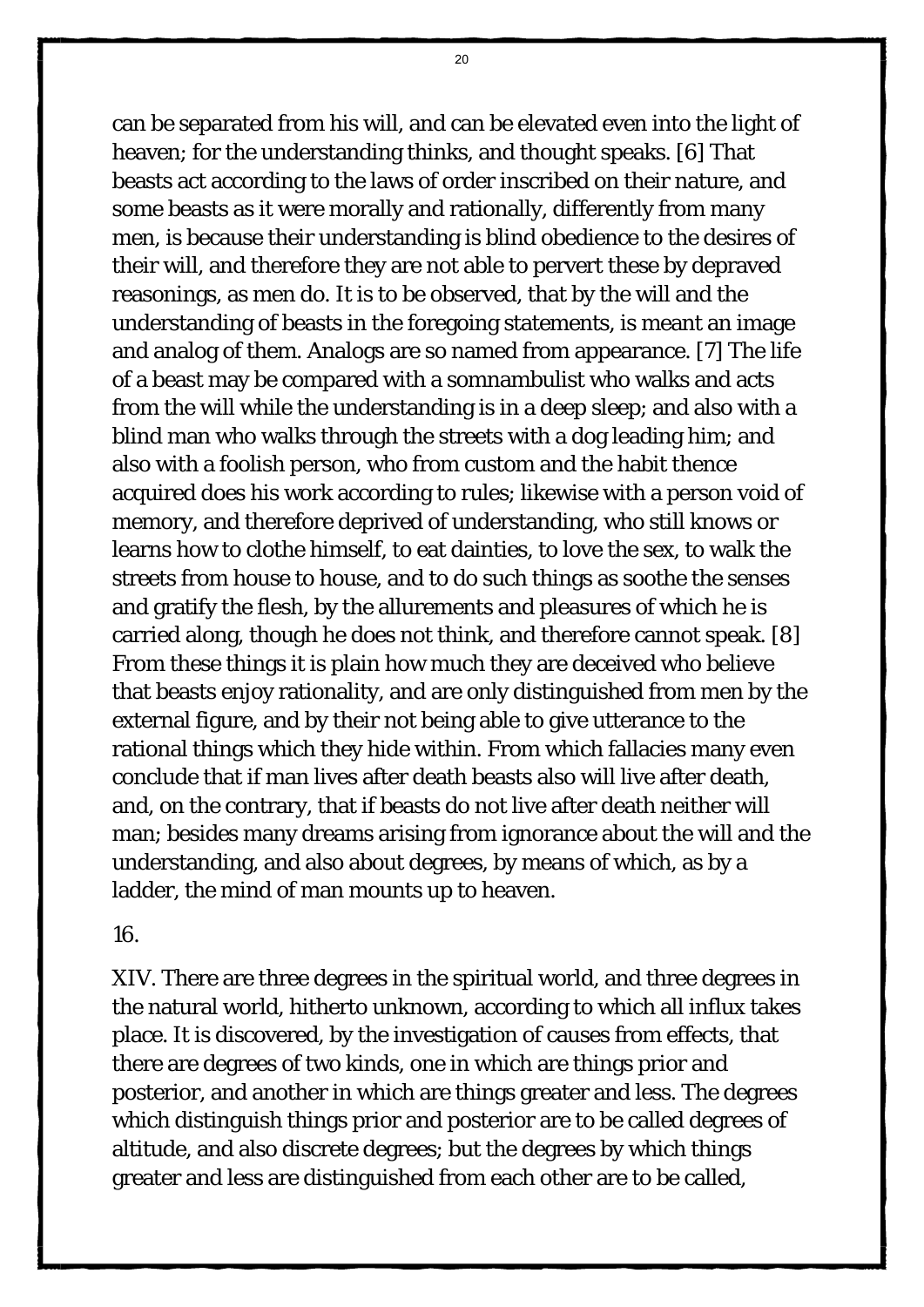degrees of latitude, and also continuous degrees. [2] Degrees of altitude, or discrete degrees, are like the generations and compositions of one thing from another; as, for example, of any nerve from its fibers, and of any fiber from its fibrils; or of any piece of wood, stone, or metal from its parts, and of any part from its particles. But degrees of latitude or continuous degrees are like the increments and decrements of the same degree of altitude as to breadth, length, height, and depth; as of greater and smaller volumes of water, or air, or ether; and as of large and small masses of wood, stone, or metal. [3] All and each of the things in both worlds, the spiritual and the natural, are, from creation, in degrees of both these kinds. The whole animal kingdom in this world is in those degrees both in general and in particular; and the whole vegetable kingdom and the whole mineral kingdom likewise; as also is the expanse of atmospheres from the sun even to the earth. [4] There are therefore three atmospheres discretely distinct according to the degrees of altitude, both in the spiritual world and in the natural world, because each world has its sun; but the atmospheres of the spiritual world, by virtue of their origin, are substantial, and the atmospheres of the natural world, by virtue of their origin, are material. And because the atmospheres descend from their origins according to those degrees, and are the containants, and, as it were, the carriers of light and heat, it follows that there are three degrees of light and heat. And because light in the spiritual world in its essence is wisdom, and heat there in its essence is love, as was shown above in its own article, it follows also that there are three degrees of wisdom and three degrees of love, hence three degrees of life; for they are graded by those things through which they pass. [5] Hence it is that there are three angelic heavens: a highest, which is also called the third heaven, where are the angels of the highest degree; a middle, which is also called the second heaven, where are the angels of the middle degree; and a lowest, which is also called the first heaven, where are the angels of the lowest degree. Those heavens are also distinguished according to the degrees of wisdom and love. Those who are in the lowest heaven are in the love of knowing truths and goods; those who are in the middle heaven are in the love of understanding them; and those who are in the highest heaven are in the love of being wise, that is, of living according to those things which they know and understand. [6] Since the angelic heavens are distinguished into three degrees, therefore the human mind is also distinguished into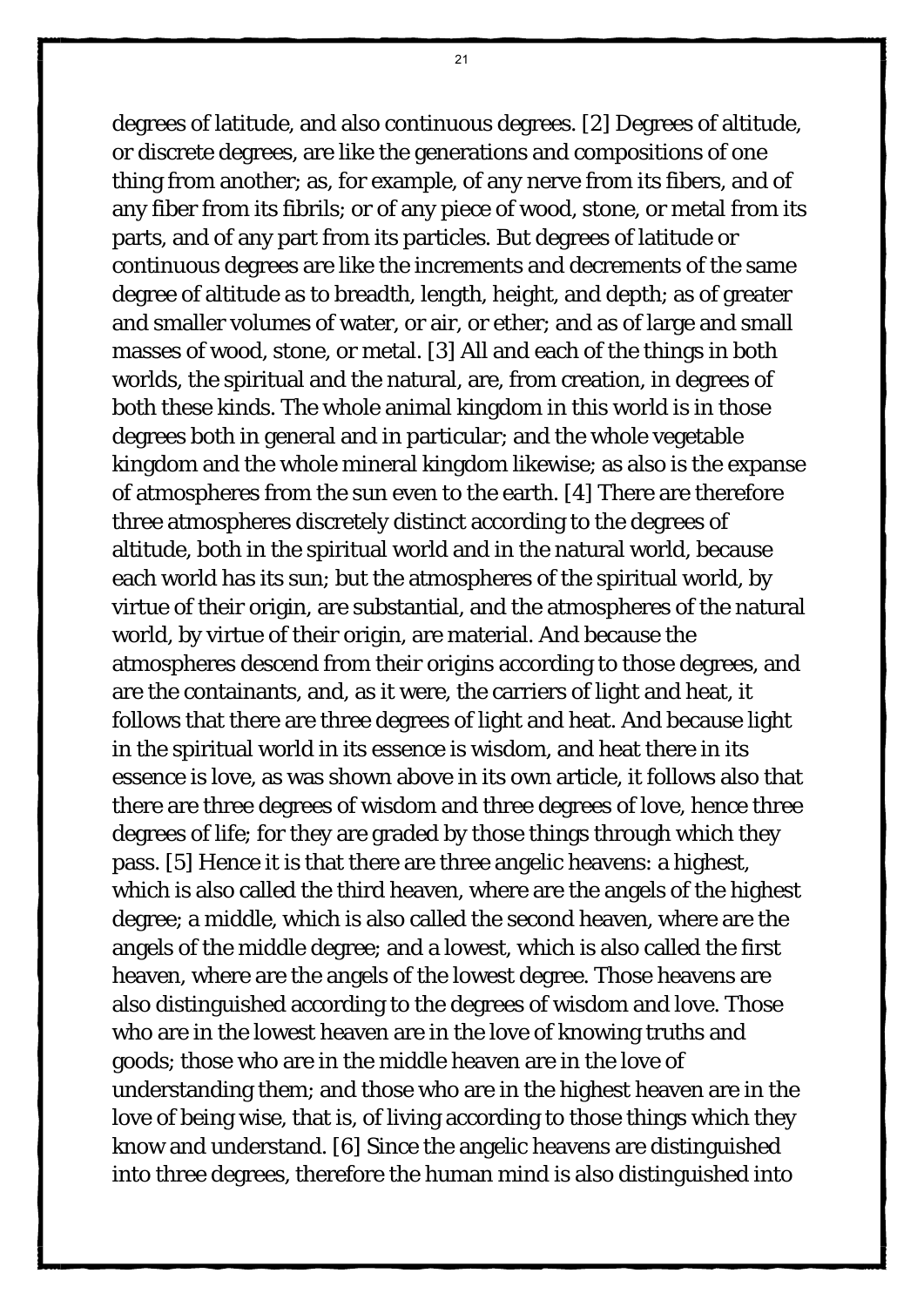three degrees, because the human mind is an image of heaven, that is, it is a heaven in the least form. Hence it is that man can become an angel of one of those three heavens, and this is effected according to his reception of wisdom and love from the Lord: an angel of the lowest heaven if he receives only the love of knowing truths and goods; an angel of the middle heaven if he receives the love of understanding them; and an angel of the highest heaven if he receives the love of being wise, that is, of living according to them. That the human mind is distinguished into three regions, according to the three heavens, may be seen in the Relation inserted in the work on Conjugial Love (n. 270). From these things it is evident that all spiritual influx to man and into man descends from the Lord through these three degrees, and that it is received by man according to the degree of wisdom and love in which he is. [7] The knowledge of these degrees is of the greatest use at the present day; since many, because they do not know them, subsist and inhere in the lowest degree, in which are the senses of their body, and from ignorance, which is intellectual thick darkness, cannot be elevated into spiritual light, which is above them. Hence naturalism invades them, as it were spontaneously, as soon as they enter on any investigation and inquiry concerning the human soul and mind, and its rationality, and still more if they inquire concerning heaven and the life after death. Thus they become comparatively like those who stand in the marketplaces with telescopes in their hands, looking at the sky, and utter vain predictions; and also like those who chatter and also reason concerning every object they see, and everything they hear, without there being in it anything rational from the understanding. But such persons are like butchers, who believe themselves to be skilled in anatomy, because they have examined the viscera of oxen and sheep outwardly but not inwardly. [8] But it is a truth, that to think from the influx of natural light, not enlightened by the influx of spiritual light, is nothing else than dreaming, and to speak from such thought is to talk nonsense. But more concerning these degrees may be seen in the work on The Divine Love and The Divine Wisdom (n. 173-281).

17.

XV. Ends are in the first degree, causes in the second, and effects in the third. Who does not see that the end is not the cause, but that it produces the cause, and that the cause is not the effect, but that it produces the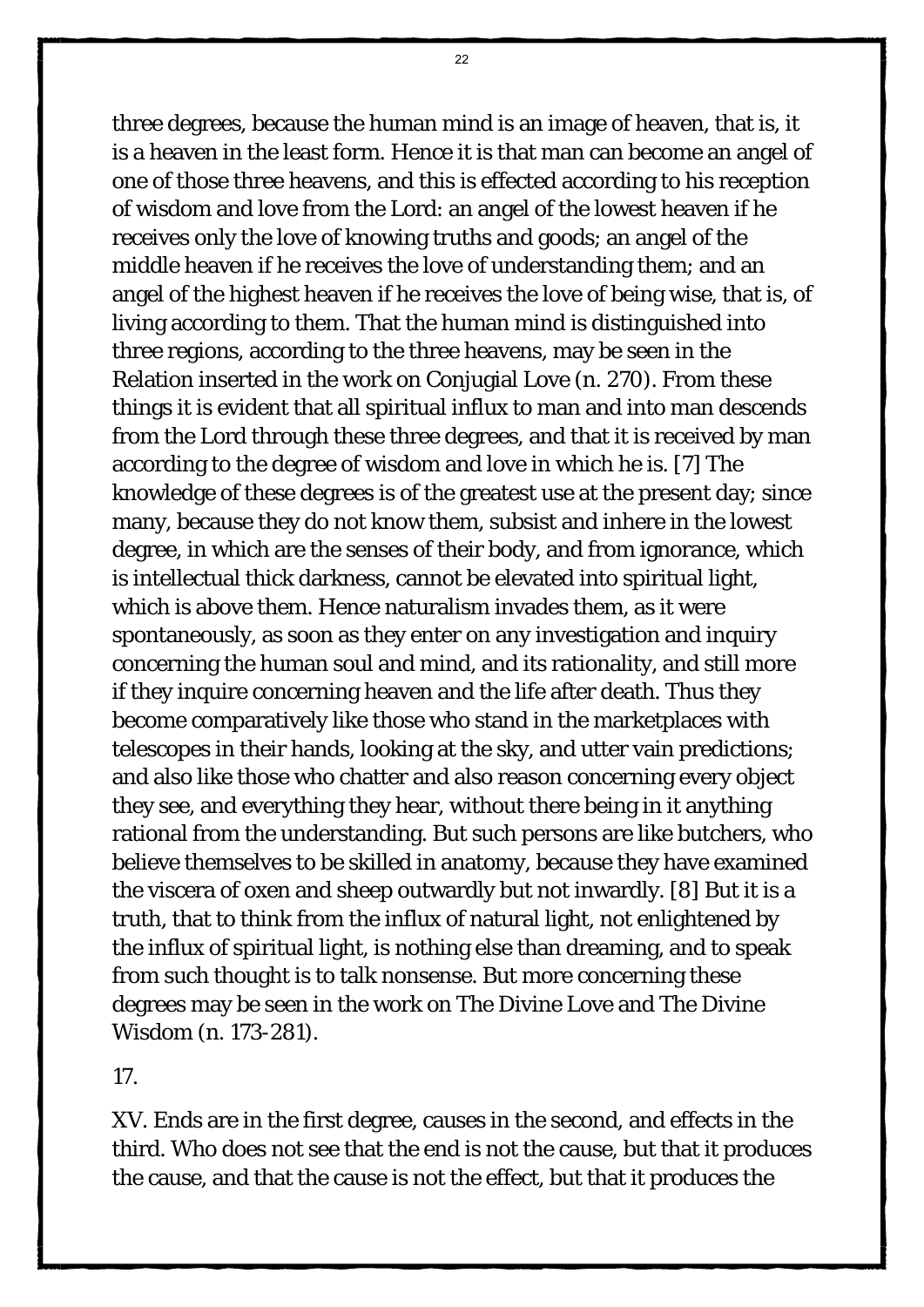effect; consequently that they are three distinct things which follow in order? The end with man is the love of his will, for what a man loves, this he proposes to himself and intends; the cause with him is the reason of his understanding, for by means of it the end seeks for mediate or efficient causes; and the effect is the operation of the body from them and according to them. Thus there are three things in man, which follow each other in order, in like manner as the degrees of altitude follow each other. When these three things appear in act, then the end is inwardly in the cause, and the end through the cause is in the effect, wherefore the three coexist in the effect. On this account it is said in the Word, that everyone shall be judged according to his works; for the end, or the love of his will, and the cause, or the reason of his understanding, are together in the effects, which are the works of his body; thus the quality of the whole man is in them. [2] They who do not know these things, and do not thus distinguish the objects of reason, cannot avoid terminating the ideas of their thought in the atoms of Epicurus, the monads of Leibniz, or in the simple substances of Wolff, and thus they close up their understandings as with a bolt, so that they cannot even think from reason concerning spiritual influx, because they cannot think concerning any progression; for the author says concerning his simple substance, that if it is divided it falls into nothing. Thus the understanding stands still in its first light, which is merely from the senses of the body, and does not advance a step further. Hence it is not known but that the spiritual is a subtle natural, and that beasts have a rational as well as men, and that the soul is a breath of wind such as is breathed forth from the breast when a person dies; besides many things which are not of light but of thick darkness. [3] Since all things in the spiritual world and all things in the natural world proceed according to these degrees, as was shown in the preceding article, it is evident that intelligence properly consists in knowing and distinguishing them, and seeing them in their order. By means of these degrees, also, every man is known as to his quality, when his love is known; for, as was said above, the end which is of the will, and the causes which are of the understanding, and the effects which are of the body, follow from his love, as a tree from its seed, and as fruit from the tree. [4] There are three kinds of loves, the love of heaven, the love of the world, and the love of self; the love of heaven is spiritual, the love of the world is material, and the love of self is corporeal. When the love is spiritual, all the things which follow from it, as forms from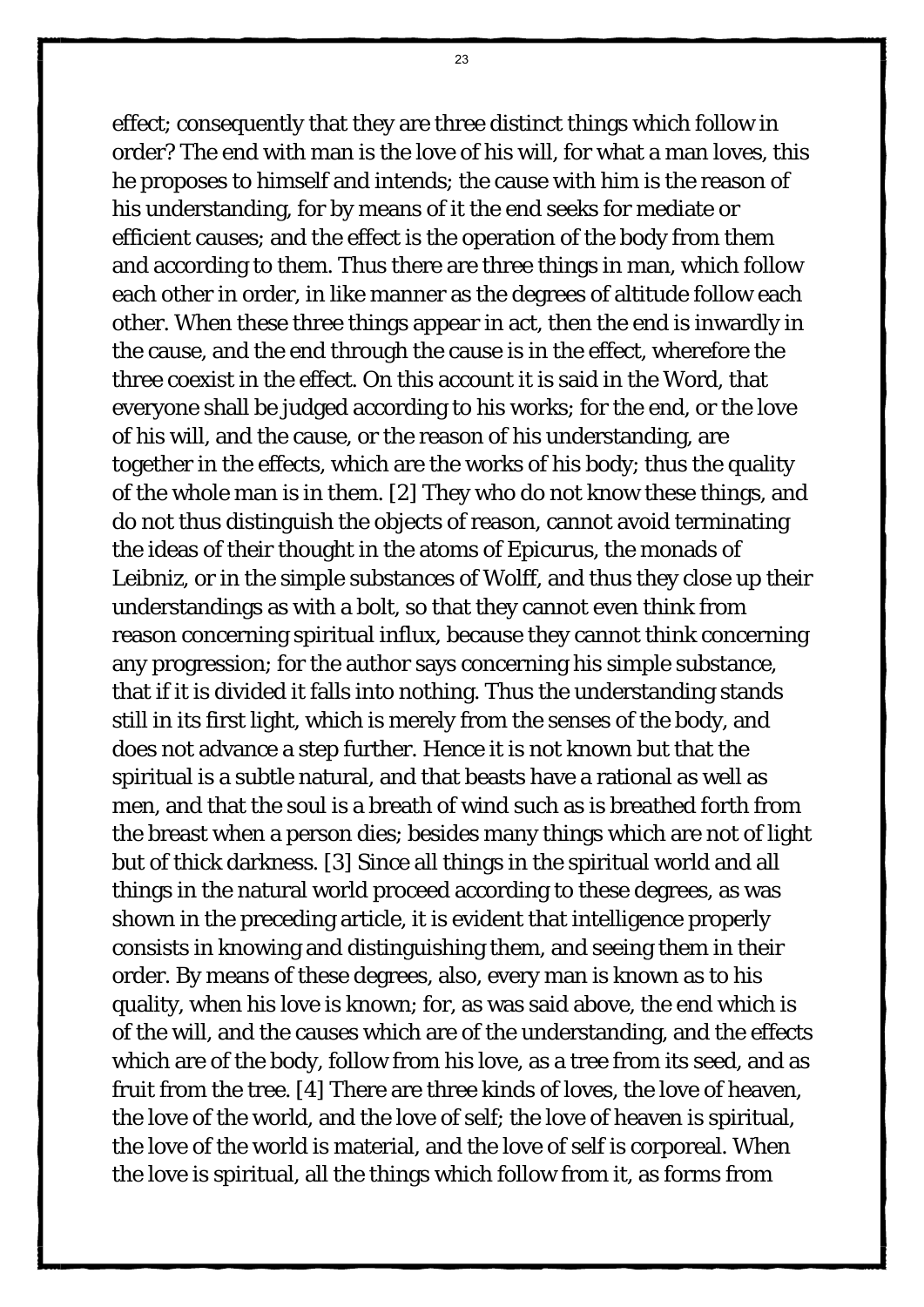their essence, derive their spiritual nature; similarly if the principal love is the love of the world or of wealth, and thus is material, all the things which follow from it, as derivatives from their principle derive their material nature; likewise if the principal love is the love of self, or of eminence above all others, and thus is corporeal, all the things which follow from it derive their corporeal nature. The reason is, because the man who is in this love regards himself alone, and thus immerses the thoughts of his mind in his body. Wherefore, as was just now said, he who knows the ruling love of anyone, and at the same time the progression of ends to causes and of causes to effects, which three things follow in order according to the degrees of altitude, knows the whole man. Thus the angels of heaven know everyone with whom they speak; they perceive his love from the tone of his speech; and they see his image from his face, and his character from the gestures of his body.

#### 18.

XVI. From these things it is evident what is the quality of spiritual influx from its origin to its effects. Spiritual influx has hitherto been deduced from the soul into the body, but not from God into the soul and thus into the body. This has been done, because no one knew anything concerning the spiritual world, and concerning the sun there, from which all spiritual things flow as from their fountain, and thus nothing concerning the influx of spiritual things into natural things. [2] Now because it has been granted me to be in the spiritual world and in the natural world at the same time, and thus to see each world and each sun, I am obliged by my conscience to manifest these things; for what is the use of knowing, unless what is known to one be also known to others? Without this, what is knowing but collecting and storing up riches in a casket, and only looking at them occasionally and counting them over, without any thought of use from them? Spiritual avarice is nothing else. [3] But that it may be fully known what and of what quality spiritual influx is, it is necessary to know what the spiritual is in its essence, and what the natural is, and also what the human soul is. Lest therefore this short treatise should be defective through ignorance of these things, it is important to consult some Relations inserted in the work on Conjugial Love; concerning the spiritual, in the Relation there (n. 326-329); concerning the human soul (n. 315); and concerning the influx of spiritual things into natural things (n. 380); and more fully (n. 415-422).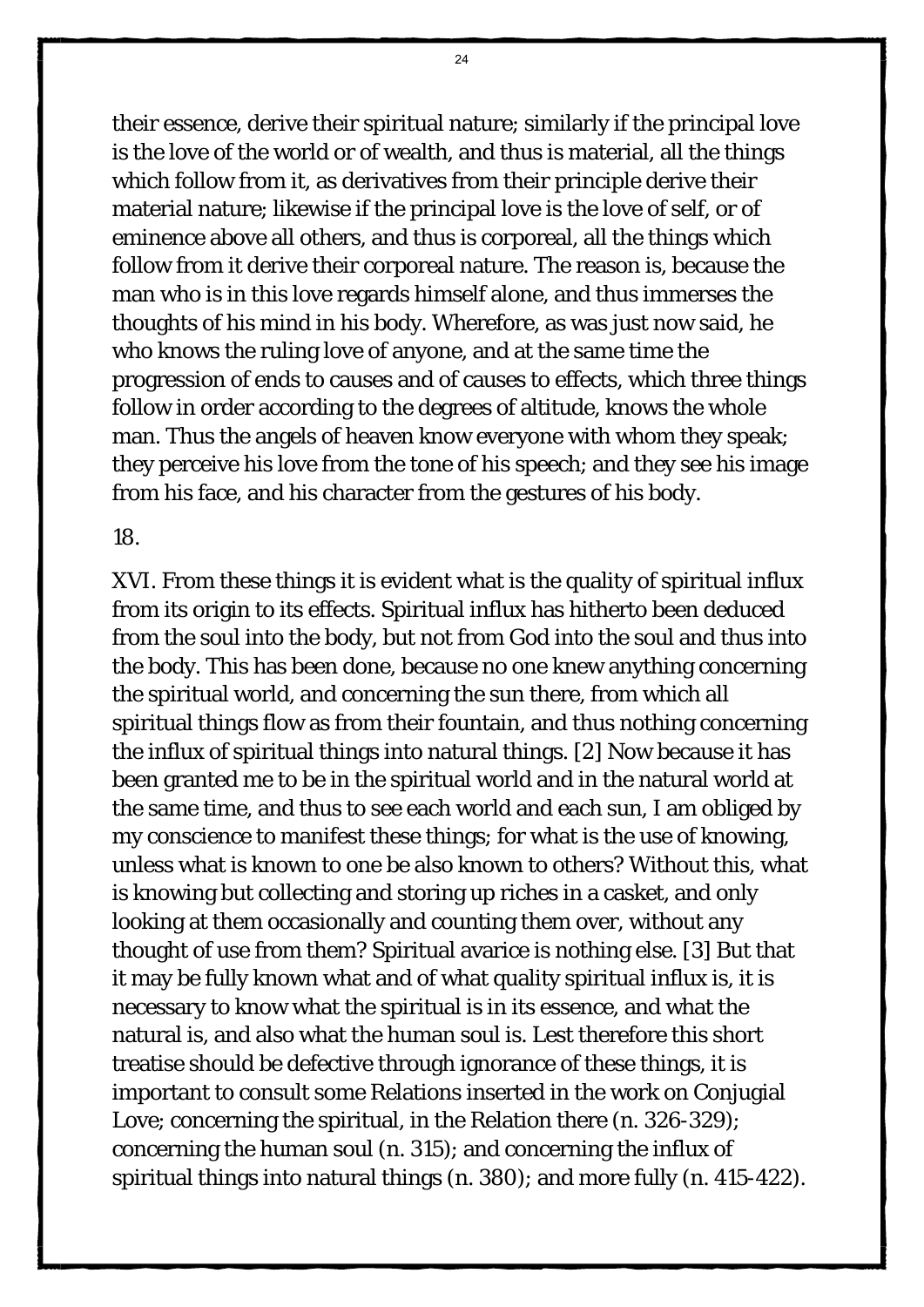19.

To these things I will add this Relation. After these things were written, I prayed to the Lord that I might be permitted to converse with disciples of Aristotle, and at the same time with disciples of Descartes, and with disciples of Leibnitz, in order that I might draw forth the opinions of their minds concerning the interaction between the soul and the body. After my prayer, there were present nine men, three Aristotelians, three Cartesians, and three Leibnitzians; and they stood around me, the admirers of Aristotle on the left side, the followers of Descartes on the right, and the supporters of Leibnitz behind. Quite a distance away, and at intervals from each other, were seen three persons as it were crowned with laurel, and I knew from an inflowing perception that they were those three great leaders or teachers themselves. Behind Leibnitz stood one holding in his hand the skirt of his garment, and I was told that it was Wolff. Those nine men, when they beheld one another, at first saluted and spoke to one another in a courteous tone. [2] But presently there arose from below a spirit with a torch in his right hand, which he shook before their faces, whereupon they became enemies, three against three, and looked at one another with a fierce countenance; for they were seized with the lust of disputing and discussing. Then the Aristotelians, who were also scholastics, began to speak, saying, Who does not see that objects flow in through the senses into the soul, as one enters through the doors into a chamber, and that the soul thinks according to such influx? When a lover sees a beautiful virgin or his bride, does not his eye sparkle and carry the love of her into the soul? When a miser sees bags of money, does he not burn for them with every sense, and thence convey this order into the soul, and excite the cupidity of possessing them? When a proud man hears his praises from another, does he not prick up his ears, and do not these transmit those praises to the soul? Are not the senses of the body like outer courts, through which alone there is entrance to the soul? From these things and innumerable others like them, who can conclude otherwise than that influx is from nature, or is physical? [3] To these statements the followers of Descartes, who had held their fingers on their foreheads, and now withdrew them, replied, saying, Alas, you speak from appearances. Do you not know that the eye does not love a virgin or a bride from itself, but from the soul? Likewise that the senses of the body do not covet the bags of money from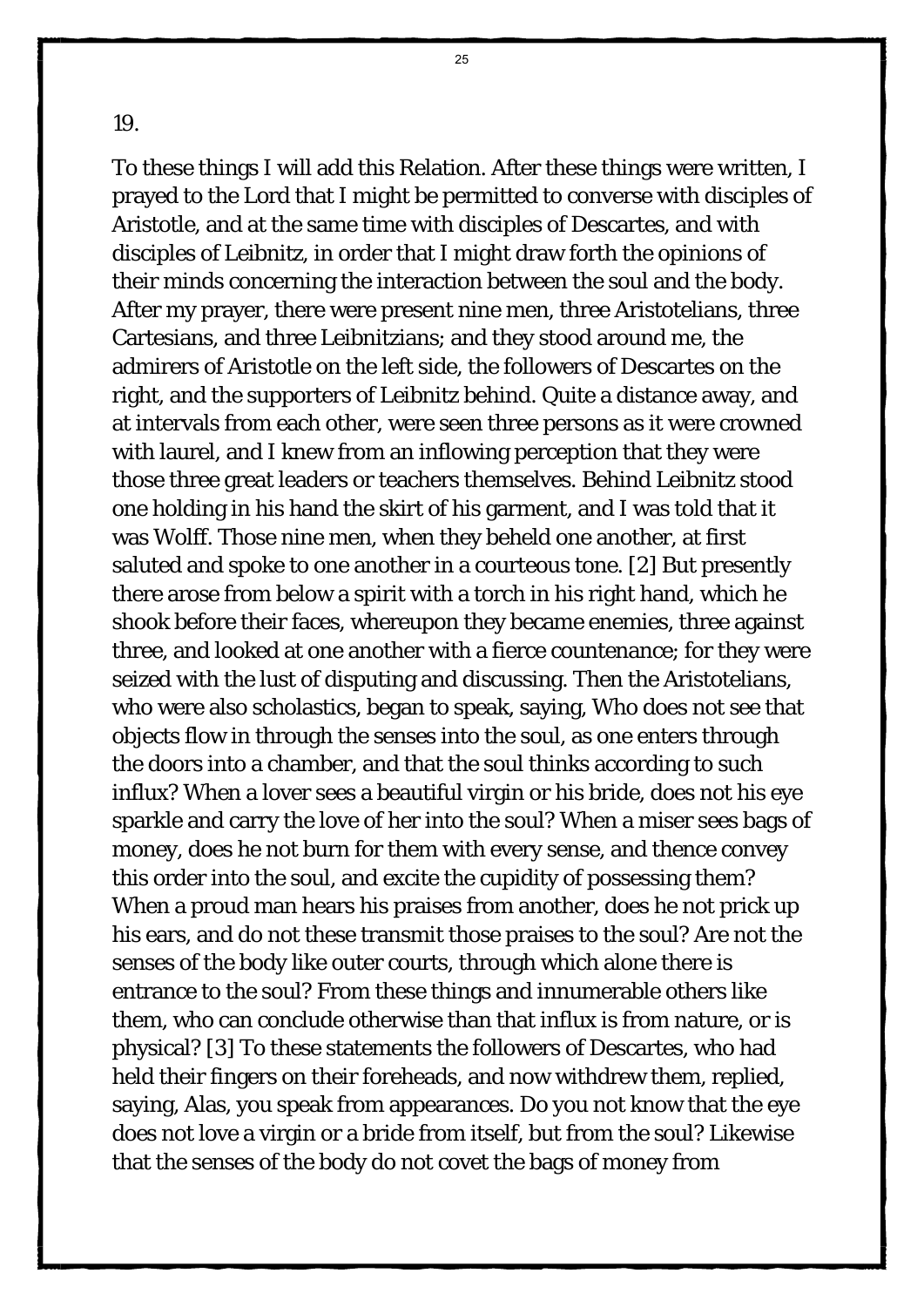themselves, but from the soul? and similarly that the ears do not seize on the praises of flatterers in any other manner? Is it not perception that causes sensation? and perception is of the soul, and not of the organs. Tell, if you can, what else makes the tongue and lips to speak but the thought? and what else makes the hands to work but the will? and thought and will are of the soul, and not of the body. Thus what makes the eye to see, and the ears to hear, and the other organs to feel, but the soul? From these things, and innumerable others like them, everyone whose wisdom is above the sensual things of the body, concludes, that there is no influx of the body into the soul, but of the soul into the body, which we call occasional, and also spiritual influx. [4] When these had been heard, the three men who stood behind the former triads, who were the supporters of Leibnitz, lifted up their voices, saying, We have heard the arguments on both sides, and have compared them, and we have perceived that in many particulars the latter are stronger than the former, and that in many others the former are stronger than the latter; wherefore if it is permitted, we will settle the dispute. And on being asked how, they said, There is not any influx of the soul into the body, nor of the body into the soul, but there is a unanimous and instantaneous operation of both together, which a celebrated author has distinguished by a beautiful name, calling it preestablished harmony. [5] Hereupon there appeared again the spirit with the torch in his hand, but now in his left, and he shook it at the back of their heads, whence their ideas of everything became confused and they cried out together, Neither our soul nor body knows what part to take, wherefore let us decide this dispute by lot, and we will favor the lot which comes out first. And they took three pieces of paper, and wrote on one of them, physical influx, on another spiritual influx, and on the third, preestablished harmony; and they put these three pieces into a hat. Then they chose one of their number to draw, and he, putting in his hand, took hold of that on which was written spiritual influx; and when this was seen and read, they all said, yet some with a clear and flowing, some with a faint and smothered voice, Let us favor this because it came out first. [6] But then an angel suddenly stood by, and said, Do not believe that the paper in favor of spiritual influx came out by chance, but from providence; for you do not see its truth because you are in confused ideas, but the truth itself presented itself to the hand of him that drew the lots, that you might favor it.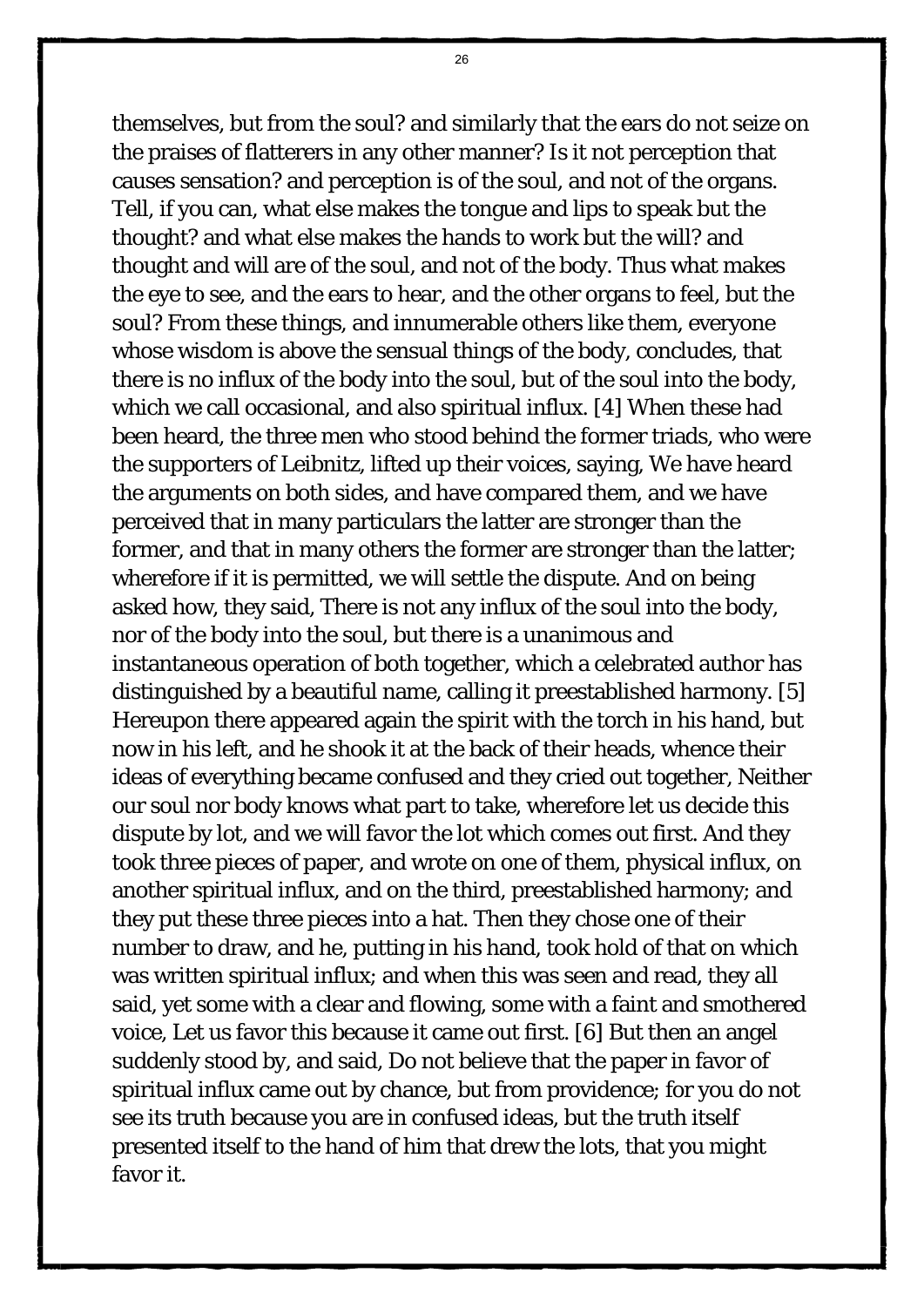20.

I was once asked how from a philosopher I became a theologian; and I answered, In the same manner that fishermen were made disciples and apostles by the Lord; and that I also from early youth had been a spiritual fisherman. On hearing this the inquirer asked, What is a spiritual fisherman? I replied that a fisherman in the spiritual sense of the Word, signifies a man who investigates and teaches natural truths, and afterwards spiritual truths rationally. [2] To the question, How is this demonstrated? I said, From these passages in the Word: Then the waters shall fail from the sea, and the river shall be dried up and become dry, therefore the fishers shall mourn, and all that cast a hook into the sea shall be sad (Isa. 19:5, 8). In another place: Upon the river whose waters were healed, the fishers stood from Engedi; they were there in the spreading forth of nets; according, to its kind was their fish, as the fish of the great sea, exceeding many (Ezek. 47:9-10). And in another place: The saying of Jehovah, Behold, I will send to many fishers, who shall fish the sons of Israel (Jer. 16:16). Thence it is evident, why the Lord chose fishermen for disciples, and said: Come ye after Me, and I will make you fishers of men (Matt. 4:18-19; Mark 1:16-17). And to Peter after he had caught a multitude of fishes: From henceforth thou shalt catch men (Luke 5:9-10). [3] Afterwards I demonstrated the origin of this signification of fishermen from The Apocalypse Revealed; namely, because "water" signifies natural truths (n. 50, 932); likewise "a river" (n. 409, 932); "fish," those who are in natural truths (n. 405); and thence "fishermen" signify those who investigate and teach truths. [4] On hearing this my interrogator raised his voice and said, Now I can understand why the Lord called and chose fishermen to be His disciples, and therefore I do not wonder that He has also called and chosen you, since, as you have said, you were from early youth a fisherman in a spiritual sense, that is, an investigator of natural truths; that you are now an investigator of spiritual truths, is because these are founded on the former. To this he added, because he was a man of reason, that the Lord alone knows who is adapted to receive and to teach those things which are of His New Church, whether someone among the primates, or someone among their servants. Moreover, what theologian among Christians does not first study philosophy at college, before he is inaugurated as a theologian; and from what other source has he